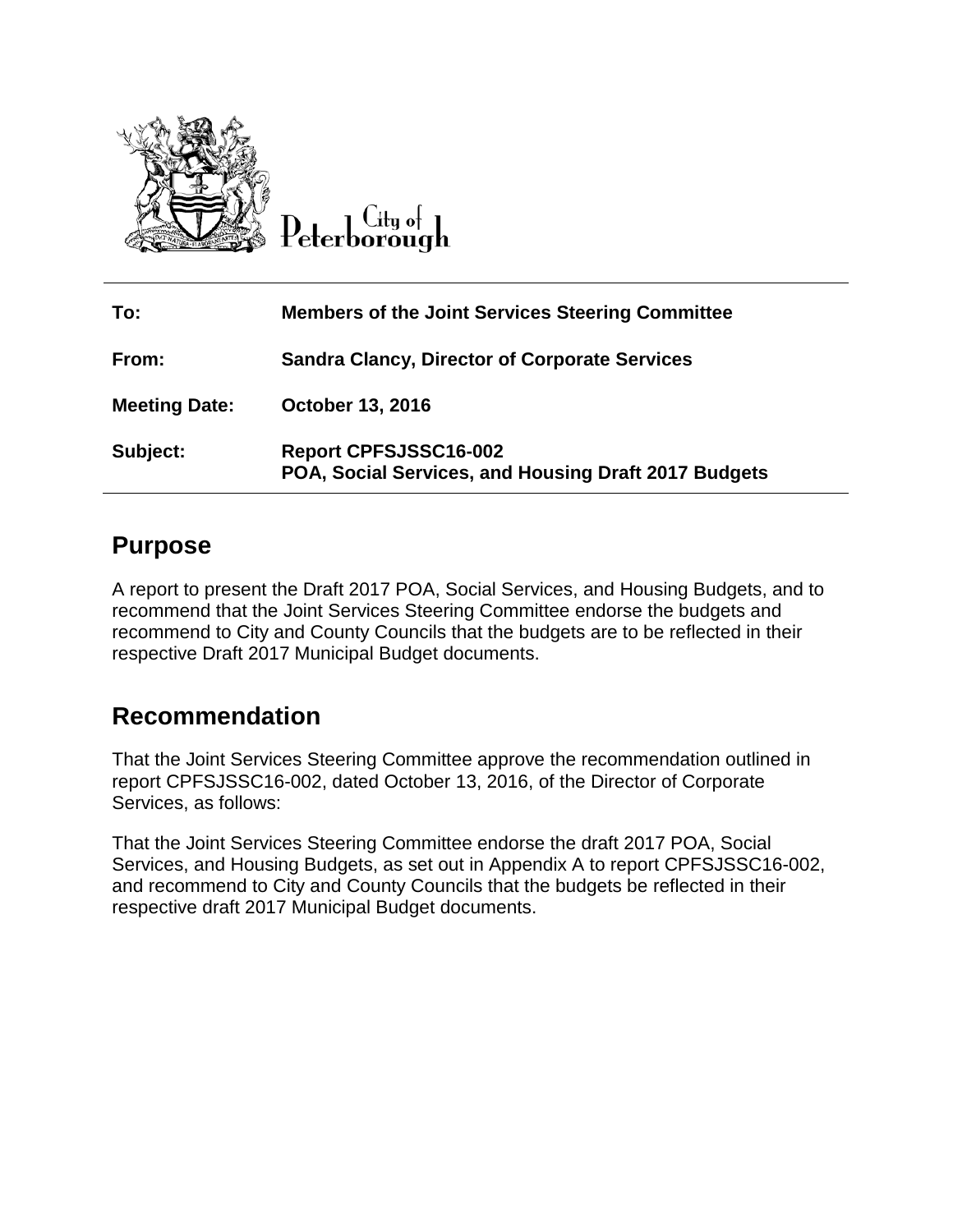# **Budget and Financial Implications**

|                            | <b>2016 Net</b><br><b>Funding</b> | <b>2017 Net</b><br><b>Funding</b> |                  |                  |
|----------------------------|-----------------------------------|-----------------------------------|------------------|------------------|
| <b>Description</b>         | <b>Requirement</b>                | <b>Requirement</b>                | \$ Change        | % Change         |
| Col 1                      | Col 2                             | Col <sub>3</sub>                  | Col <sub>4</sub> | Col <sub>5</sub> |
| County                     |                                   |                                   |                  |                  |
| POA (Net revenues)         | (695, 271)                        | (729, 094)                        | (33, 823)        | 4.9%             |
| <b>Social Assistance</b>   | 1,410,578                         | 1,176,373                         | (234,205)        | $-16.6%$         |
| <b>Children's Services</b> | 522,260                           | 526,163                           | 3,903            | 0.7%             |
| Community                  | 159,533                           | 164,054                           | 4,521            | 2.8%             |
| Development Program        |                                   |                                   |                  |                  |
| Housing                    | 5,316,404                         | 5,506,445                         | 190,041          | 3.6%             |
| <b>Total County</b>        | 6,713,504                         | 6,643,941                         | (69, 563)        | $-1.04%$         |
| City                       |                                   |                                   |                  |                  |
| POA (Net revenues)         | (587, 524)                        | (608, 693)                        | (21, 169)        | 3.6%             |
| <b>Social Assistance</b>   | 6,498,859                         | 5,583,733                         | (915,126)        | $-14.1%$         |
| <b>Children's Services</b> | 1,343,000                         | 1,401,502                         | 58,502           | 4.4%             |
| Community                  | 156,328                           | 183,623                           | 27,294           | 17.5%            |
| Development Program        |                                   |                                   |                  |                  |
| Housing                    | 4,589,516                         | 4,627,277                         | 37,761           | 0.8%             |
| <b>Total City</b>          | 12,000,179                        | 11,187,442                        | (812, 738)       | $-6.77%$         |

The following chart summarizes the net tax levy impacts for the City and County.

# **Background**

City staff will be presenting the attached draft 2017 budgets for the POA, Social Services, and Housing areas during the October 13, 2016 Joint Services Steering Committee.

The overall percentage decrease for the County is 1.04% while the City is experiencing a decrease of 6.77%. This is being driven by several factors. The County's share of the prior year's weighted assessment has increased to 54.5%, up from 54.2% in 2016. This impacts the sharing of net POA revenues and the County's share of the Housing budget.

With Social Assistance, Ontario Works caseloads have been budgeted slight decrease, however, the average cost per case continues to increase for both municipalities and is based upon actual experience. For 2017, it is expected that the average cost per case for the City will increase on average 0.9% or \$6.84.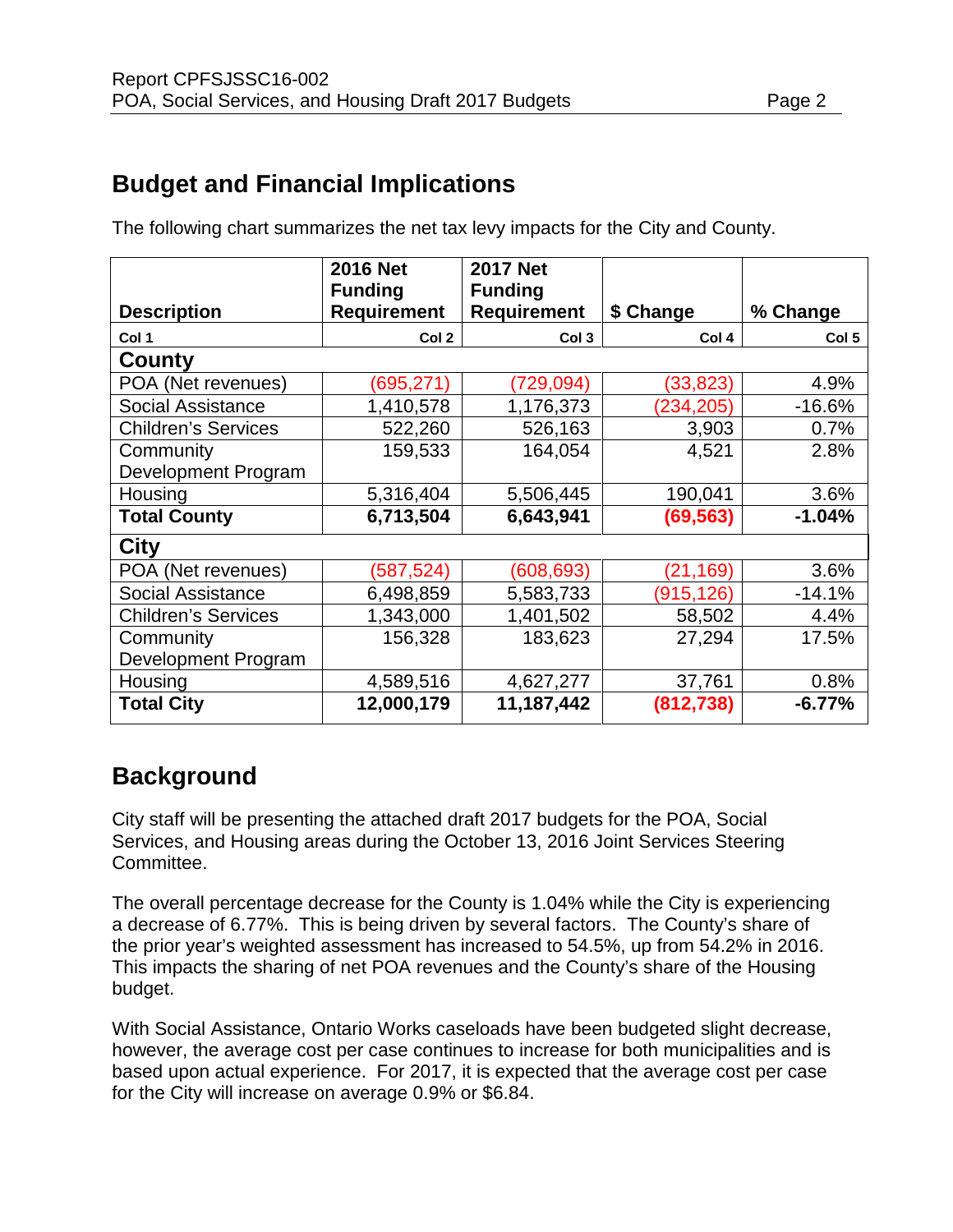Within Children's Services, licensed child care spaces have increased in both the City and County, however the cost share remains at 72/28% in 2017.

For the Community Development Program (which used to be called Community Social Plan), staff are proposing that the budget move back to being funded 50/50 City/County. There had been varying percentage splits depending on the specific program within the overall envelope.

Submitted by,

Sandra Clancy Director of Corporate Services

Contact Name

Sandra Clancy Director of Corporate Services Phone: 705-742-7777, Ext. 1863 Toll Free: 1-855-738-3755, Ext. 1863 Fax: 705-876-4607 E-mail: [sclancy@peterborough.ca](mailto:sclancy@peterborough.ca)

Attachments: Appendix A Draft 2017 Budgets for: - POA

- Social Services
- Housing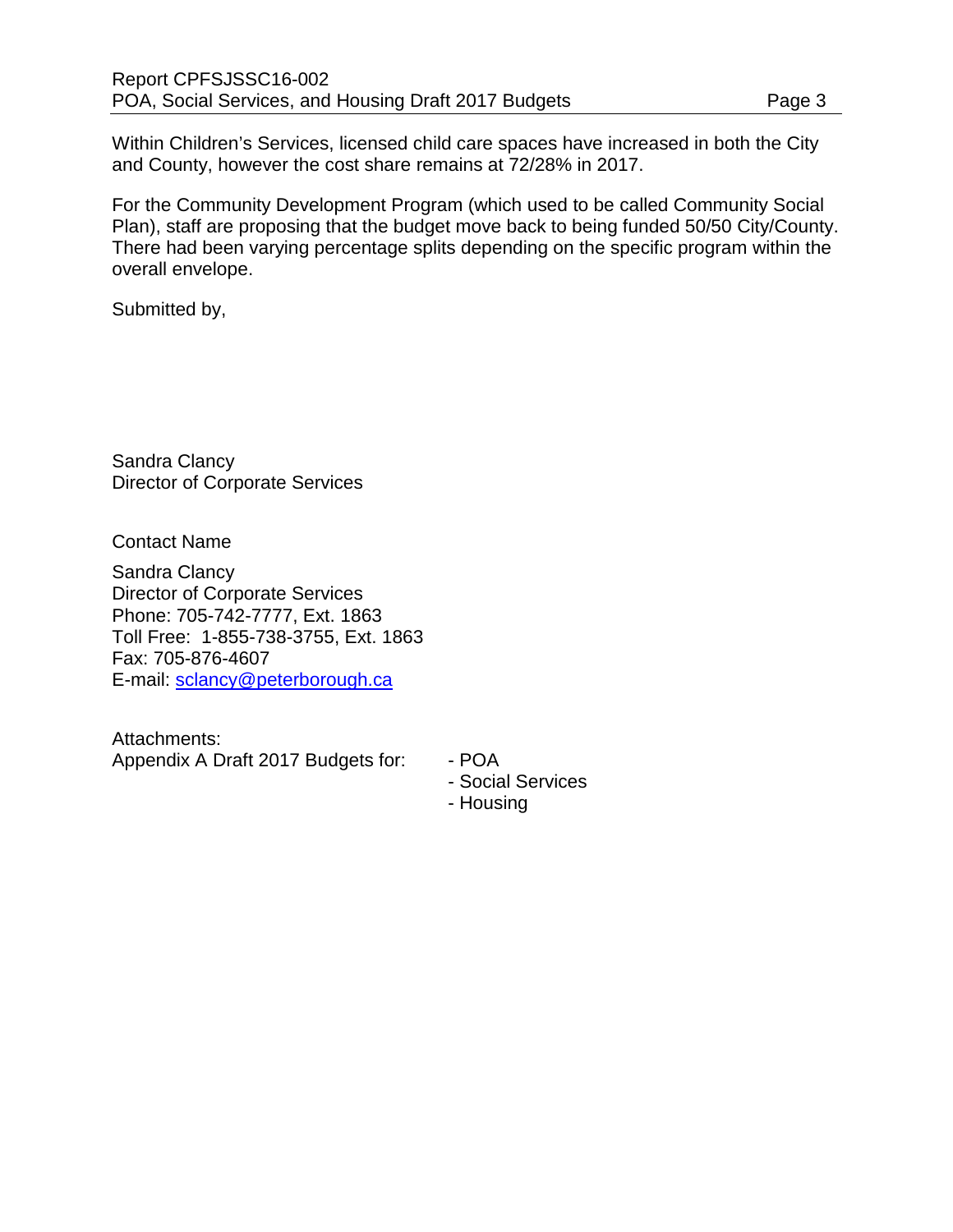# **Appendix A**

Draft 2017 Budgets for POA, Social Services, Social Housing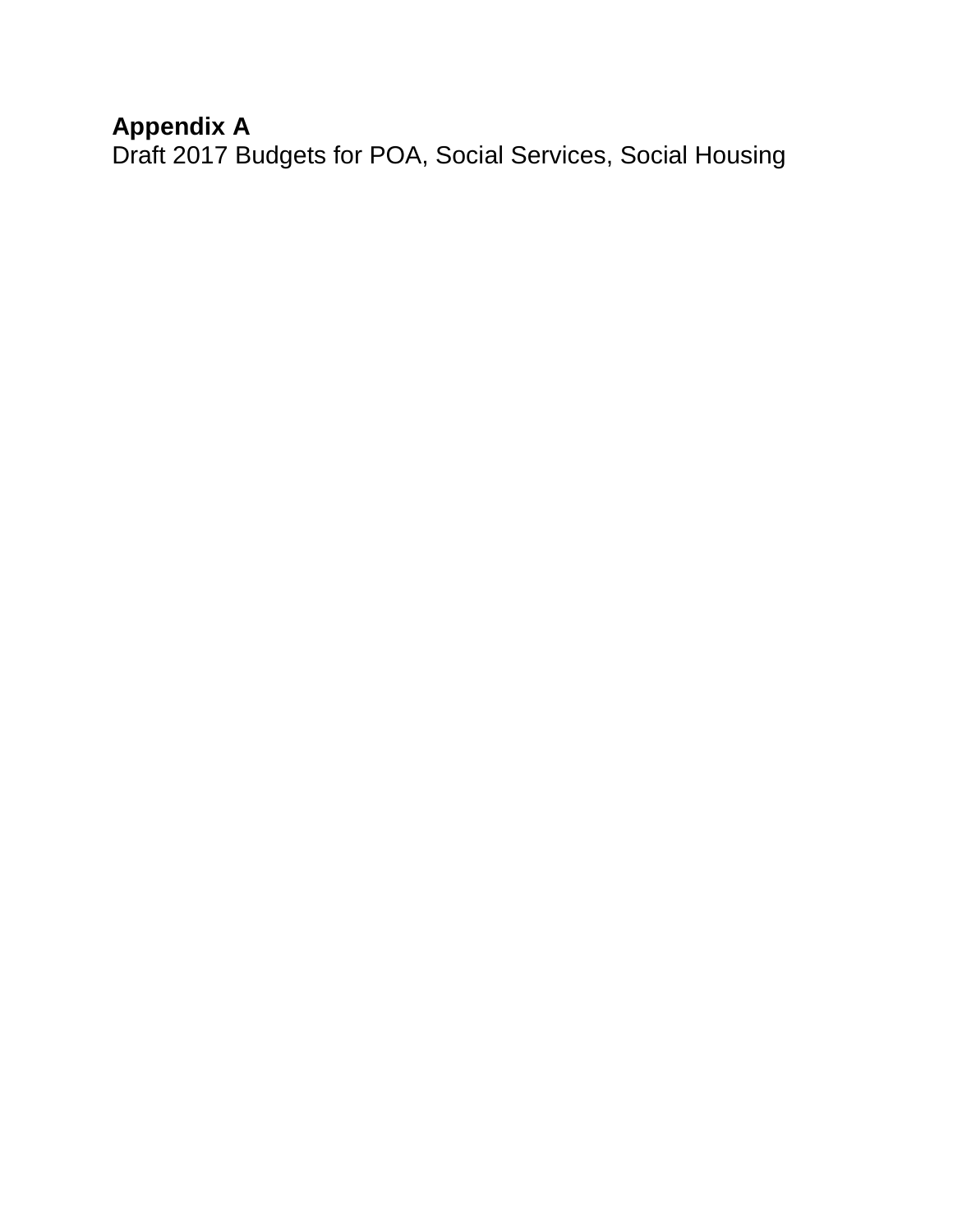| <b>CITY OF PETERBOROUGH</b>           |               |               |                     |               |                              |  |  |  |  |
|---------------------------------------|---------------|---------------|---------------------|---------------|------------------------------|--|--|--|--|
| <b>2017 Operating Budget</b>          |               |               |                     |               |                              |  |  |  |  |
|                                       |               | 2016          |                     |               | Variances 2016 - 2017 Budget |  |  |  |  |
| <b>Description</b>                    | 2016 Approved | Preliminary   | 2017<br>Recommended | Over (Under)  | Over (Under)                 |  |  |  |  |
|                                       |               | <b>Actual</b> |                     | 2016 Budget % | 2016 Budget \$               |  |  |  |  |
| <b>POA Office</b>                     |               |               |                     |               |                              |  |  |  |  |
| Expenditures                          |               |               |                     |               |                              |  |  |  |  |
| <b>Provincial Offences Act Office</b> | 1,291,205     | 1,241,400     | 1,257,213           | $-2.6\%$      | $-33,992$                    |  |  |  |  |
|                                       | 1,291,205     | 1,241,400     | 1,257,213           | $-2.6%$       | $-33,992$                    |  |  |  |  |
| <b>Revenues</b>                       |               |               |                     |               |                              |  |  |  |  |
| Provincial Offences Act Office        | 1,878,729     | 1,849,729     | 1,865,906           | $-0.7%$       | $-12,823$                    |  |  |  |  |
|                                       | 1,878,729     | 1,849,729     | 1,865,906           | $-0.7%$       | $-12,823$                    |  |  |  |  |
| Net Requirements                      |               |               |                     |               |                              |  |  |  |  |
| <b>Provincial Offences Act Office</b> | -587,524      | -608,329      | $-608,693$          | $-3.6%$       | $-21,169$                    |  |  |  |  |
|                                       | $-587,524$    | $-608,329$    | $-608,693$          | $-3.6\%$      | $-21,169$                    |  |  |  |  |

2017 Note: The \$1,865,906 Budgeted Revenues for POA is comprised of Gross Budgeted POA Revenues (\$2,595,000) less the County's share of POA Net revenues (\$729,094)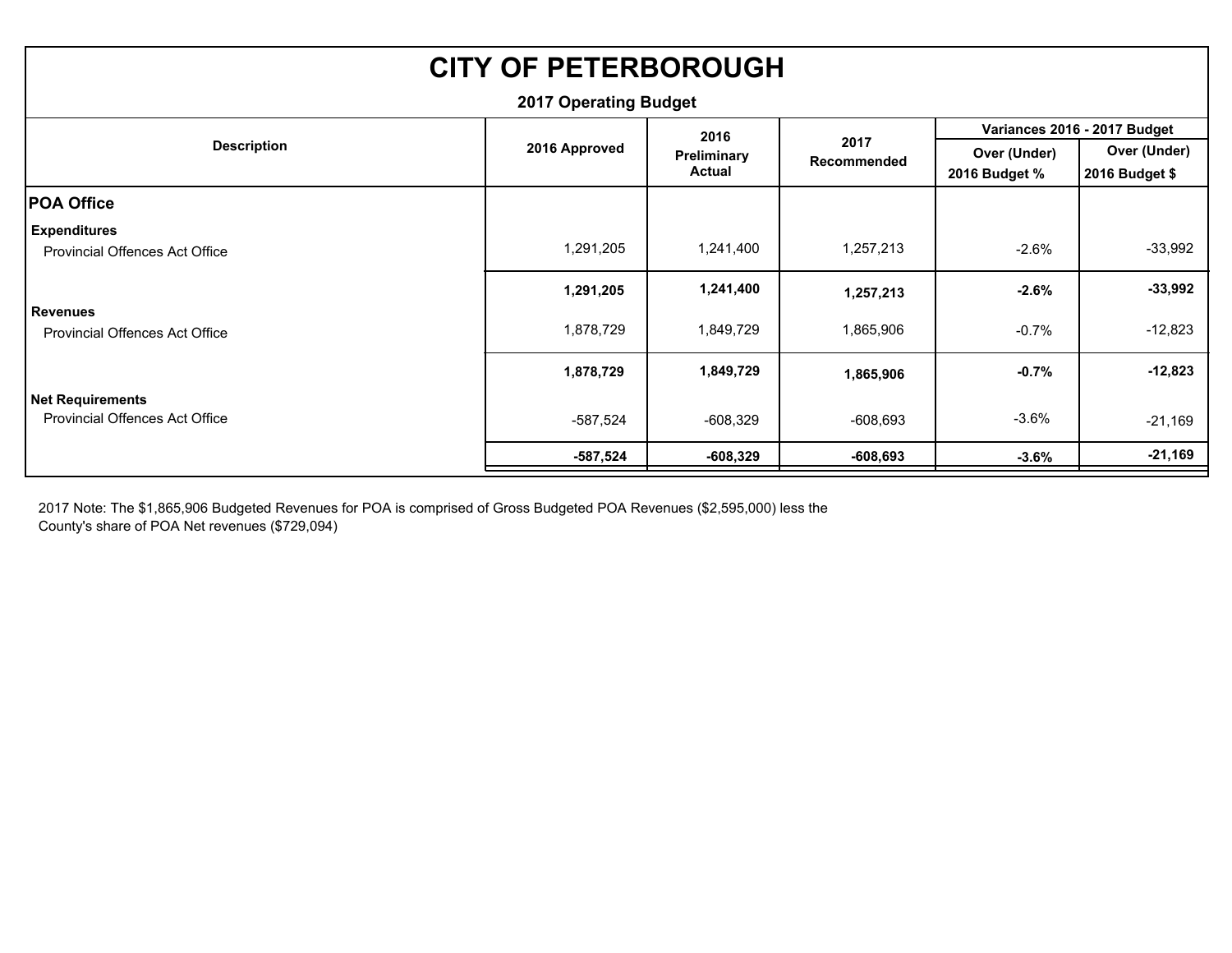Form 1

**Department: Legal Services**

**Division: Provincial Offences Office** **Activity Name:** 

**Provincial Offences Office**

**Budget Account #:** 

**101-183**

#### **Statement of Purpose:**

The Provincial Offences Office is responsible for administration, courtroom support and municipal prosecution of Provincial Offences Act (ACT) offences as well as municipal by-laws within the City and County of Peterborough. The POA office ensures compliance with the Act, the Memorandum of Understanding with the Ministry of the Attorney General and the Inter-municipal Service Agreement.

#### **Highlights:**

The number of charges issued is the primary driver of the POA Court system, however the Court has no influence on the number of charges issued by enforcement agencies. The charges laid are based on the type of offences that occur and the enforcement resources available to address those offences. POA revenues are generated by payment of fines and it is anticipated that fine revenue will remain constant.

Net revenues are divided between the City and County of Peterborough based on the prior year's relative weighted assessment. The County's share for 2017 is 54.5%, up from 54.2% in 2016. The City's share is 45.5%.

#### **Performance Data/Work Program:**

|                 | 2014 | 2015                    | 2016 Forecast |
|-----------------|------|-------------------------|---------------|
| Defaulted Fines |      | \$1,161,777 \$1,753,387 | \$1,850,000   |
| Collected       |      |                         |               |

| <b>Charges Filed</b>    | 2014   | 2015   | 2016<br>(Forecast) |
|-------------------------|--------|--------|--------------------|
| Federal Part 1 & Part 3 | 129    | 137    | 130                |
| Part 1 Tickets          | 18,715 | 19,112 | 19,148             |
| Parking                 | 6,403  | 6,524  | 6,500              |
| Part 3 Informations     | 1,426  | 1,363  | 1,450              |
| Totals                  | 26,673 | 27,136 | 27,228             |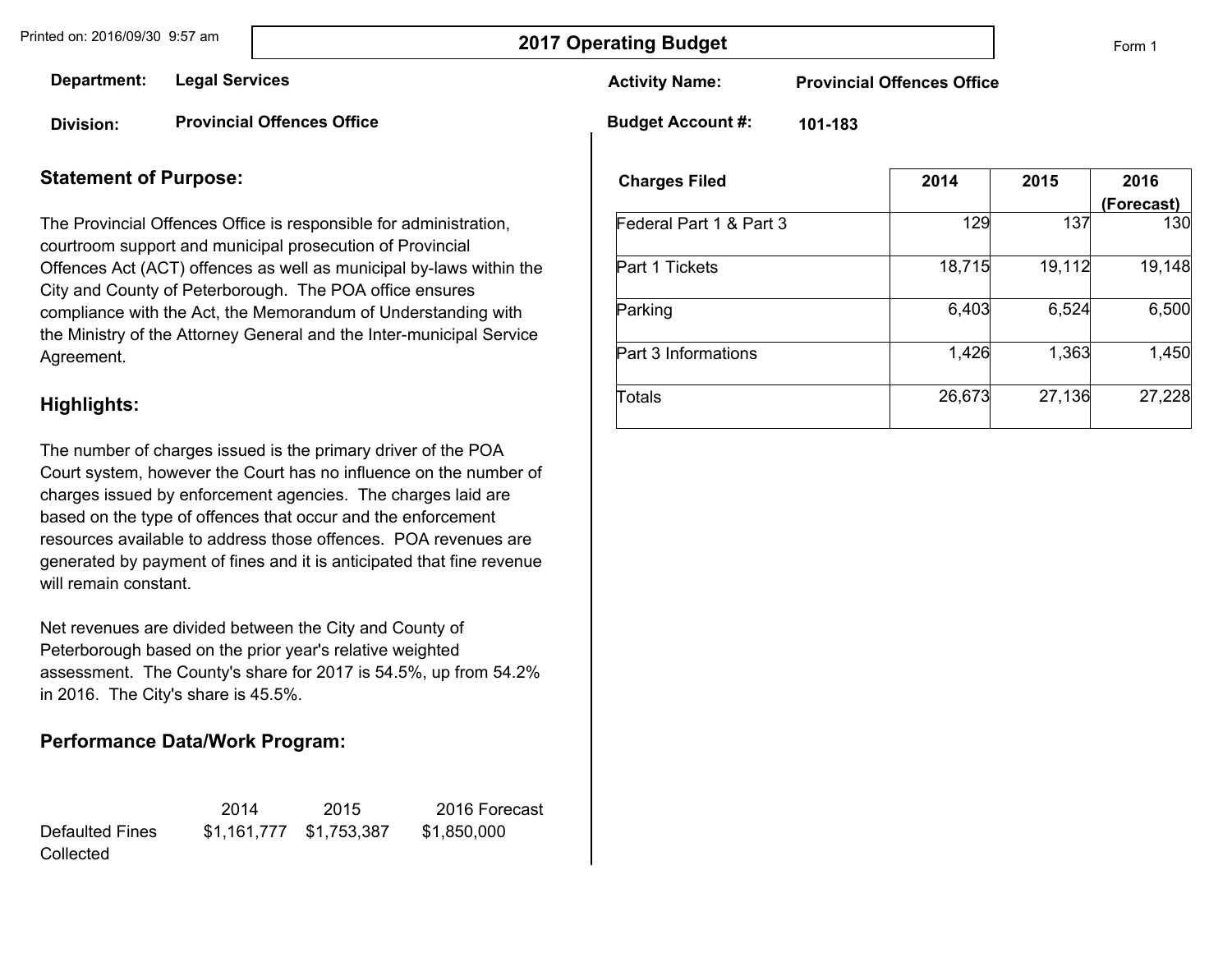# **CITY OF PETERBOROUGH** Printed on: 2016/09/30 9:57 am

|                            |               | 2016          |                     | Variances 2016 - 2017 Budget |                     |  |
|----------------------------|---------------|---------------|---------------------|------------------------------|---------------------|--|
| <b>Description</b>         | 2016 Approved | Preliminary   | 2017<br>Recommended | Over (Under)                 | Over (Under)        |  |
|                            |               | <b>Actual</b> |                     | 2016 Budget %                | 2016 Budget \$      |  |
| <b>POA Office</b>          |               |               |                     |                              |                     |  |
| <b>Expenditures</b>        |               |               |                     |                              |                     |  |
| Personnel                  | 737,455       | 737,455       | 741,314             | 0.5%                         | 3,858               |  |
| Contractual                | 332,405       | 301,340       | 310,839             | $-6.5%$                      | $-21,566$           |  |
| Materials, Supplies        | 43,770        | 28,700        | 28,140              | $-35.7%$                     | $-15,630$           |  |
| Repairs, Maintenance       | 500           | 500           | 500                 | 0.0%                         | $\mathsf{O}\xspace$ |  |
| Fees                       | 83,255        | 79,755        | 79,757              | $-4.2%$                      | $-3,498$            |  |
| Inter-departmental Charges | 42,300        | 42,300        | 43,146              | 2.0%                         | 846                 |  |
| New Equipment              | 1,000         | 1,000         | 1,000               | 0.0%                         | $\mathbf 0$         |  |
| Rentals                    | 33,000        | 33,000        | 33,500              | 1.5%                         | 500                 |  |
| Travelling, Training       | 17,520        | 17,350        | 19,018              | 8.6%                         | 1,498               |  |
|                            | 1,291,205     | 1,241,400     | 1,257,213           | $-2.6%$                      | $-33,992$           |  |
|                            |               |               |                     |                              |                     |  |
|                            |               |               |                     |                              |                     |  |
| <b>Revenues</b>            |               |               |                     |                              |                     |  |
| Fine Revenue               | 2,574,000     | 2,545,000     | 2,595,000           | 0.8%                         | 21,000              |  |
|                            |               |               |                     |                              |                     |  |
|                            |               |               |                     |                              |                     |  |
|                            |               |               |                     |                              |                     |  |
| <b>Net Municipal Share</b> | $-1,282,795$  | $-1,303,600$  | $-1,337,787$        | 4.3%                         | $-54,992$           |  |
|                            |               |               |                     |                              |                     |  |
| <b>County Allocation</b>   | 695,271       | 695,271       | 729,094             | 4.9%                         | 33,823              |  |
|                            |               |               |                     |                              |                     |  |
|                            |               |               |                     |                              |                     |  |
| <b>NET REQUIREMENT</b>     | $-587,524$    | $-608,329$    | $-608,693$          | 3.6%                         | $-21,169$           |  |
|                            |               |               |                     |                              |                     |  |
|                            |               |               |                     |                              |                     |  |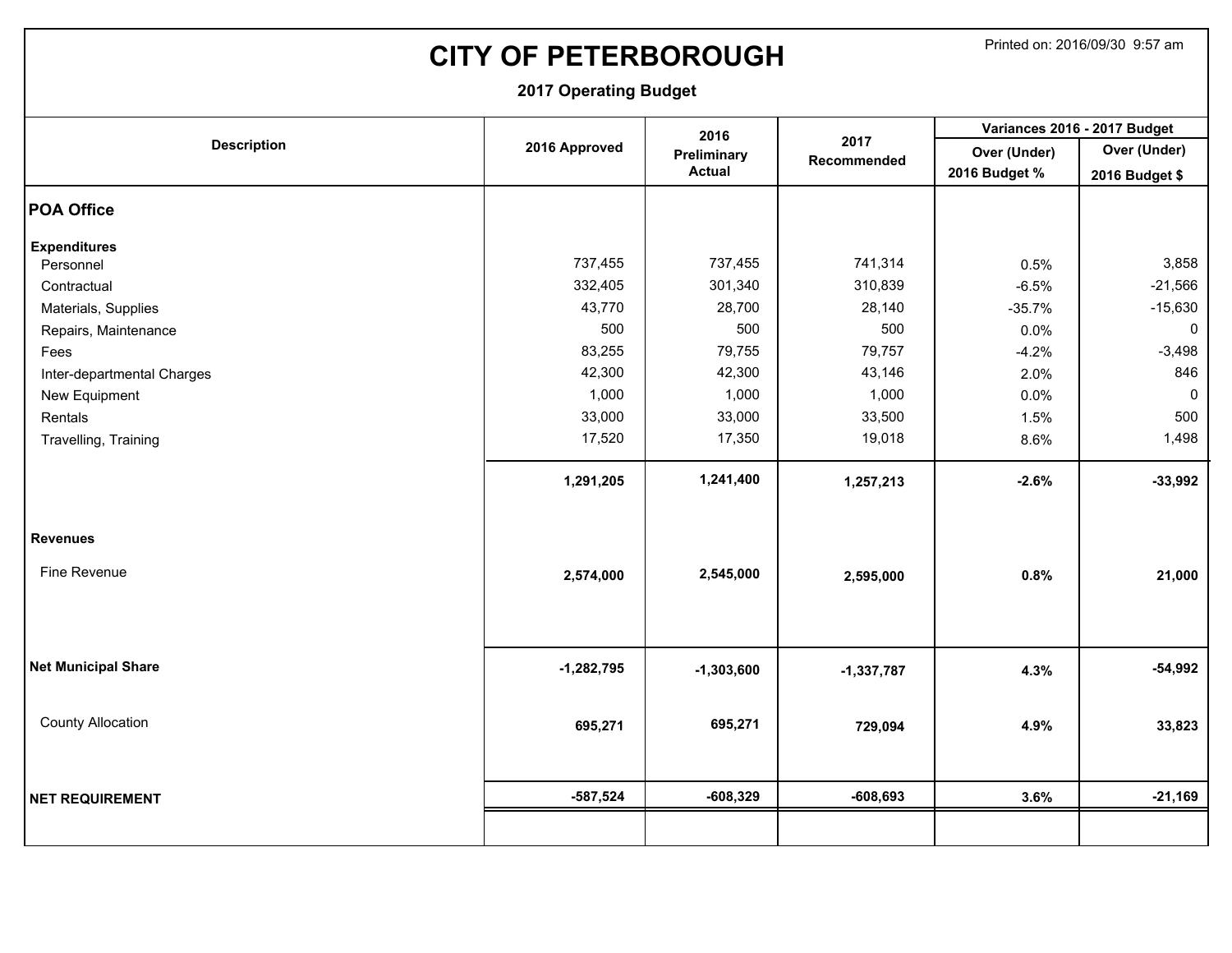# **CITY OF PETERBOROUGH**

**2017 Operating Budget**

|                                                      |               | 2016                         |                     | Variances 2016 - 2017 Budget  |                                |  |
|------------------------------------------------------|---------------|------------------------------|---------------------|-------------------------------|--------------------------------|--|
| <b>Description</b>                                   | 2016 Approved | Preliminary<br><b>Actual</b> | 2017<br>Recommended | Over (Under)<br>2016 Budget % | Over (Under)<br>2016 Budget \$ |  |
| <b>Social Assistance</b>                             |               |                              |                     |                               |                                |  |
| <b>Expenditures</b>                                  |               |                              |                     |                               |                                |  |
| Ontario Works Administration and Employment Services | 11,625,547    | 11,544,466                   | 11,447,794          | $-1.5%$                       | $-177,753$                     |  |
| <b>Ontario Works Mandatory Benefits</b>              | 33,736,000    | 32,196,000                   | 33,082,000          | $-1.9%$                       | $-654,000$                     |  |
| <b>Discretionary Benefits</b>                        | 1,788,390     | 1,778,990                    | 1,848,000           | 3.3%                          | 59,610                         |  |
| Homemakers and Nurses                                | 100,000       | 100,000                      | 100,000             | 0.0%                          | $\Omega$                       |  |
| Housing and Homelessness                             | 4,119,124     | 4,169,124                    | 4,097,972           | $-0.5%$                       | $-21,152$                      |  |
| <b>Addiction Services</b>                            | 603,127       | 603,126                      | 585,966             | $-2.8%$                       | $-17,161$                      |  |
|                                                      | 51,972,188    | 50,391,706                   | 51, 161, 732        | $-1.6%$                       | $-810,456$                     |  |
| <b>Revenues - County Contribution</b>                |               |                              |                     |                               |                                |  |
| Ontario Works Administration and Employment Services | 769,641       | 762,749                      | 737,747             | $-4.1%$                       | $-31,894$                      |  |
| <b>Ontario Works Mandatory Benefits</b>              | 334,428       | 320,798                      | 160,916             | $-51.9%$                      | $-173,512$                     |  |
| <b>Discretionary Benefits</b>                        | 57,476        | 59,266                       | 60,056              | 4.5%                          | 2,580                          |  |
| Homemakers and Nurses                                | 4,554         | 4,000                        | 4,000               | $-12.2%$                      | $-554$                         |  |
| Housing and Homelessness                             | 230,023       | 230,023                      | 204,000             | $-11.3%$                      | $-26,023$                      |  |
| <b>Addiction Services</b>                            | 14,456        | 14,456                       | 9,654               | $-33.2%$                      | $-4,802$                       |  |
|                                                      | 1,410,578     | 1,391,292                    | 1,176,373           | $-16.6%$                      | $-234,205$                     |  |
| <b>Revenues - Provincial &amp; Other</b>             |               |                              |                     |                               |                                |  |
| Ontario Works Administration and Employment Services | 7,125,141     | 7,084,691                    | 7,120,785           | $-0.1%$                       | $-4,356$                       |  |
| <b>Ontario Works Mandatory Benefits</b>              | 31,812,662    | 30,360,184                   | 32, 161, 892        | 1.1%                          | 349,230                        |  |
| <b>Discretionary Benefits</b>                        | 1,112,357     | 1,101,167                    | 1,119,902           | 0.7%                          | 7,545                          |  |
| Homemakers and Nurses                                | 80,000        | 80,000                       | 80,000              | 0.0%                          |                                |  |
| Housing and Homelessness                             | 3,414,500     | 3,464,500                    | 3,389,871           | $-0.7%$                       | $-24,629$                      |  |
| <b>Addiction Services</b>                            | 518,091       | 518,091                      | 529,176             | 2.1%                          | 11,085                         |  |
|                                                      | 44,062,751    | 42,608,633                   | 44,401,626          | 0.8%                          | 338,875                        |  |
| <b>Net Requirements</b>                              |               |                              |                     |                               |                                |  |
| Ontario Works Administration and Employment Services | 3,730,765     | 3,697,026                    | 3,589,262           | $-3.8%$                       | $-141,503$                     |  |
| <b>Ontario Works Mandatory Benefits</b>              | 1,588,910     | 1,515,018                    | 759,192             | $-52.2%$                      | $-829,718$                     |  |
| <b>Discretionary Benefits</b>                        | 618,557       | 618,557                      | 668,042             | 8.0%                          | 49,485                         |  |
| Homemakers and Nurses                                | 15,446        | 16,000                       | 16,000              | 3.6%                          | 554                            |  |
| Housing and Homelessness                             | 474,601       | 474,601                      | 504,101             | 6.2%                          | 29,500                         |  |
| <b>Addiction Services</b>                            | 70,580        | 70,579                       | 47,136              | $-33.2%$                      | $-23,444$                      |  |
|                                                      | 6,498,859     | 6,391,781                    | 5,583,733           | $-14.1%$                      | $-915, 126$                    |  |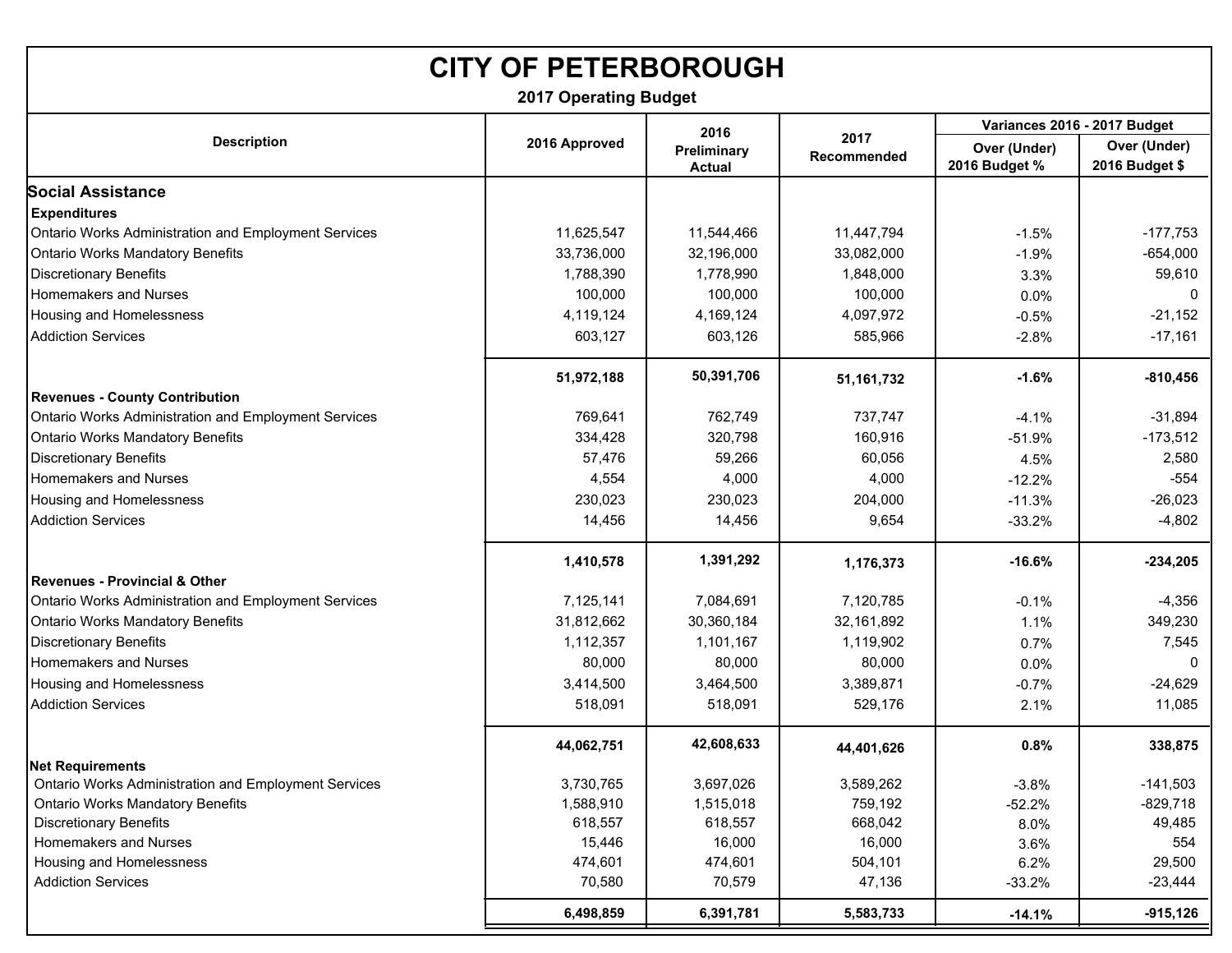**Department: Community Services**

**Division: Social Service**

#### **Statement of Purpose:**

To provide for personnel and other client program costs to deliver Financial Assistance, Employment Services, Homemakers Services and Homelessness Intervention. Eligible residents receive help with costs of food, shelter, clothing and health related items, as well as job search and skills training.

#### **Highlights:**

The Provincial upload of social assistance benefit costs continues. In 2017, benefits will be cost shared 97.2% by the Province and 2.8% by municipalities. As a result, the net municipal social assistance budgets are decreasing. Caseloads are slowly decreasing in 2016 as more people are finding employment and leaving OW. The gross cost per case has increased by 0.9% due to benefit enhancements announced by the Province.

In 2012 the Province introduced a new funding model for discretionary benefits capping the provincial contribution of their share to a maximum \$10 per case per month. Since then there has been significant municipal contribution to try to maintain some of the previous benefits through a combination of reserves and tax base. One area of significant pressure continues to be dentures with the budget often being exhausted within the first few months of the year. The 2017 budget includes an increase in the City Discretionary Benefits line of \$74,485, \$50,000 of this for Dentures. This takes the total City budget for Dentures to \$150,400. \$25,000 of this increase will be paid for from a draw from the Social Assistance reserve. An additional \$10,000 has also been added to the County Discretionary benefits budget. This should either eliminate or significantly shorten the wait list in 2017.

**Activity Name:** 

**Social Assistance and Homelessness**

# **Budget Account #:**

**521, 525, 527, 532, 539, 546, 555, 557, 563, 564, 577**

On October 3, 2016 the Province announced the City's Community Homelessness Prevention Initiative (CHPI) funding allocation for 2017-2018, increasing fiscal funding from \$3,314,500 to \$3,347,645, adding \$24,858 to our 2017 budget beginning April 1 2017. This funding will be used for Housing First programming. To continue to support the need to help people obtain or retain housing, Council approved an additional \$100,000 in 2016 and onward for the Municipal Rent Supplement Program as per Report CSSS16-002 Budget Update Related to Housing Stability and Rent Supplements dated March 29, 2016. \$20,000 of the additional \$100,000 has been added to the Housing First rent supplement program under the CHPI budget, and the rest is part of the Housing Choice program administered through the Housing Division. To sustain 2015 levels and allow for some cost of living increases, an additional \$50,513 draw from the City reserve is proposed. The Consolidated Service Manager Agreement currently caps the County contribution to homelessness at \$204,000.

#### **Performance Data/Work Program:**

\* This chart includes City and County figures.

| <b>Social Assistance</b>                              | 2015     | 2016     | 2017       |
|-------------------------------------------------------|----------|----------|------------|
| <b>Statistics</b>                                     |          |          | (Forecast) |
| OW Caseload                                           | 3,888    | 3,962    | 3,888      |
| <b>Gross OW Monthly Cost per Case</b>                 | \$671.82 | \$697.49 | \$704.33   |
| # of Issuances of HSF for OW &<br><b>ODSP Clients</b> | 3,025    | 3,100    | 3,100      |
| <b>Shelter Days of Care Provided</b>                  | 23,034   | 23,917   | 23,917     |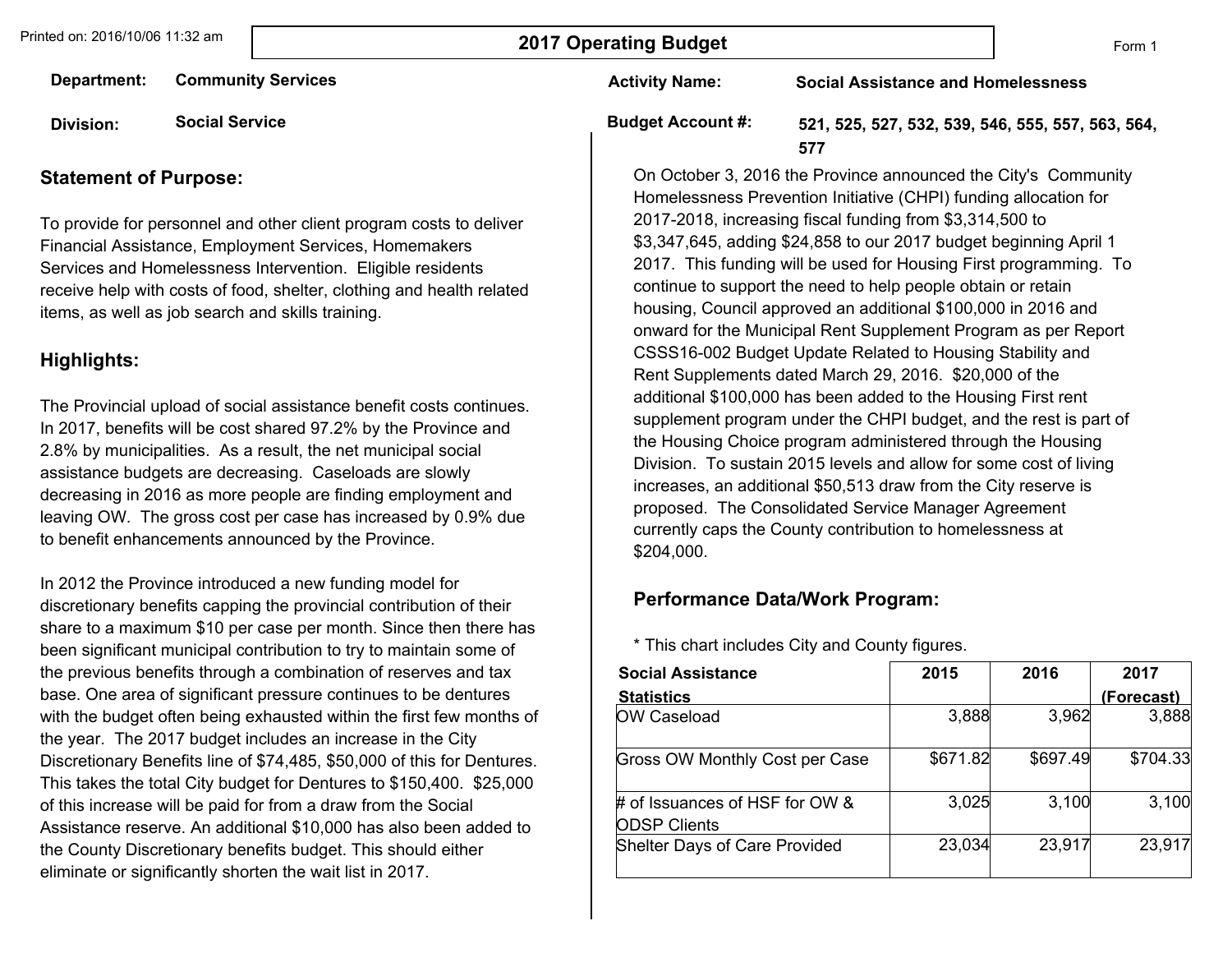# **CITY OF PETERBOROUGH** Printed on: 2016/10/06 11:32 am

|                                          |               | 2016          |                            | Variances 2016 - 2017 Budget |                |  |
|------------------------------------------|---------------|---------------|----------------------------|------------------------------|----------------|--|
| <b>Description</b>                       | 2016 Approved | Preliminary   | 2017<br><b>Recommended</b> | Over (Under)                 | Over (Under)   |  |
|                                          |               | <b>Actual</b> |                            | 2016 Budget %                | 2016 Budget \$ |  |
| <b>Social Assistance</b>                 |               |               |                            |                              |                |  |
| <b>Expenditures</b>                      |               |               |                            |                              |                |  |
| Personnel                                | 8,068,607     | 8,068,606     | 8,100,311                  | 0.4%                         | 31,704         |  |
| Contractual                              | 41,679,349    | 40,063,379    | 40,847,512                 | $-2.0%$                      | $-831,837$     |  |
| Materials, Supplies                      | 114,310       | 123,000       | 126,000                    | 10.2%                        | 11,690         |  |
| Repairs, Maintenance                     | 20,000        | 20,000        | 20,000                     | 0.0%                         | 0              |  |
| Debt Charges                             | 278,095       | 278,095       | 278,095                    | 0.0%                         | $\mathbf{0}$   |  |
| Fees                                     | 6,894         | 6,894         | 9,892                      | 43.5%                        | 2,998          |  |
| Inter-departmental Charges               | 1,000,785     | 1,050,785     | 1,008,471                  | 0.8%                         | 7,686          |  |
| New Equipment                            | 34,000        | 34,000        | 34,000                     | 0.0%                         | $\mathbf{0}$   |  |
| Rentals                                  | 640,000       | 615,000       | 620,000                    | $-3.1%$                      | $-20,000$      |  |
| Travelling, Training                     | 167,080       | 168,880       | 175,740                    | 5.2%                         | 8,660          |  |
| Recoveries                               | $-36,932$     | $-36,933$     | $-58,289$                  | 57.8%                        | $-21,357$      |  |
|                                          | 51,972,188    | 50,391,706    | 51, 161, 732               | $-1.6%$                      | $-810,456$     |  |
| <b>Revenues</b>                          |               |               |                            |                              |                |  |
| Ontario grants                           | 43,284,965    | 41,811,757    | 44,091,113                 | 1.9%                         | 806,148        |  |
| County and Other Municipal grants & fees | 1,410,578     | 1,391,292     | 1,176,373                  | $-16.6%$                     | $-234,205$     |  |
| Fees, Service Charges, Donations         | 589,080       | 578,080       | 235,000                    | $-60.1%$                     | $-354,080$     |  |
| <b>Contribution from Reserve</b>         | 161,814       | 191,814       | 75,513                     | $-53.3%$                     | $-86,301$      |  |
| <b>Contributions From Capital Fund</b>   | 26,892        | 26,982        | $\mathbf 0$                | $-100.0\%$                   | $-26,892$      |  |
|                                          | 45,473,329    | 43,999,925    | 45,577,999                 | 0.2%                         | 104,670        |  |
|                                          |               |               |                            |                              |                |  |
| <b>NET REQUIREMENT</b>                   | 6,498,859     | 6,391,781     | 5,583,733                  | $-14.1%$                     | $-915, 126$    |  |
|                                          |               |               |                            |                              |                |  |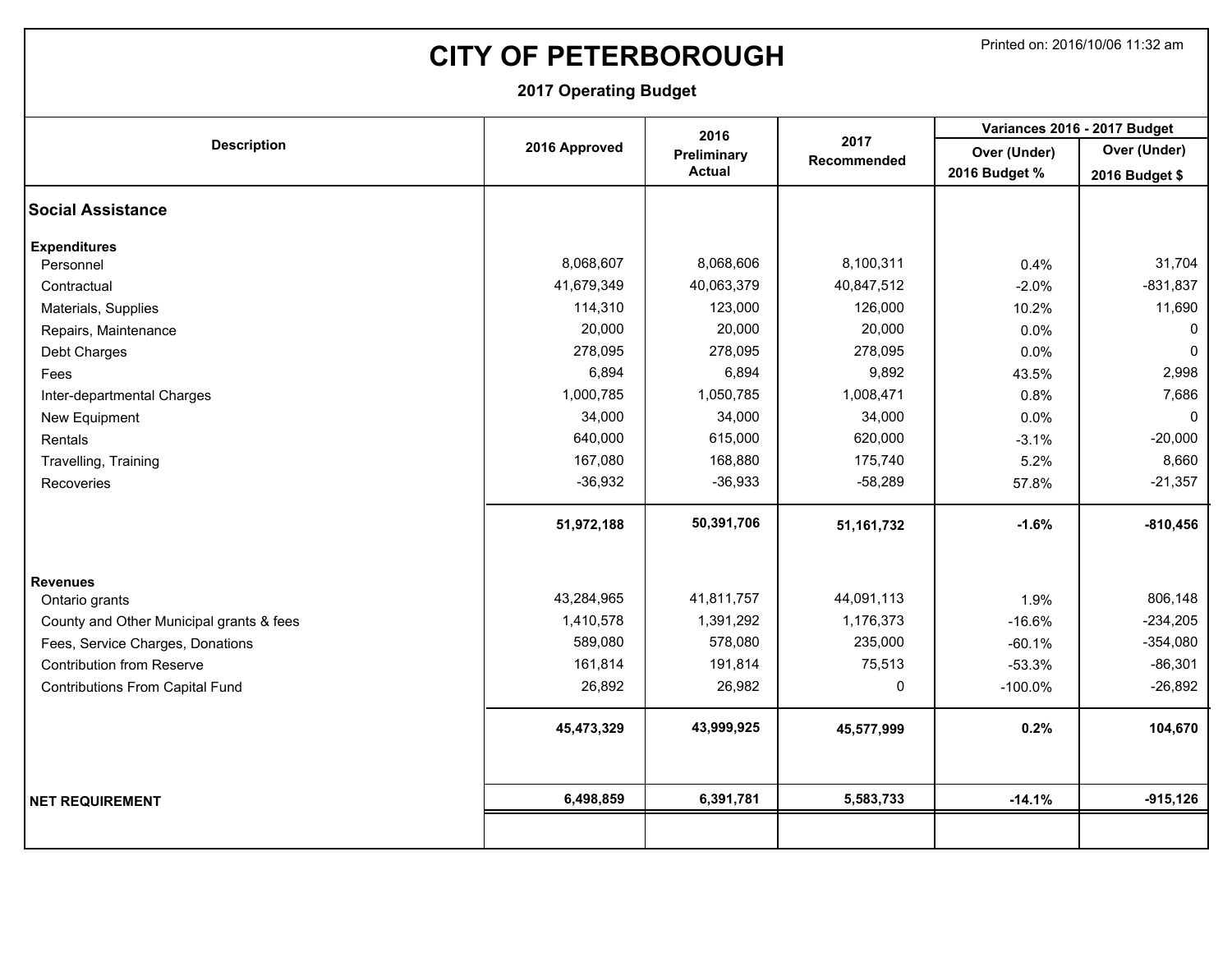| <b>Department:</b>                    | <b>Community Services</b>                                                                                                                                                                                                                                                                                                                                                                                                                                                                                                                                                                                                                                                                                                                                                                                                                                            | 6-10.02<br><b>Budget Reference #:</b>                                                                                                                                                                                                                                                                                                                                                                                                                                                                                                                                                                                                                                                                                                                                                                                                                                                                                                                                                                                                                                                                                                                                                                                                                                                                                                                                                                                                                                                       |
|---------------------------------------|----------------------------------------------------------------------------------------------------------------------------------------------------------------------------------------------------------------------------------------------------------------------------------------------------------------------------------------------------------------------------------------------------------------------------------------------------------------------------------------------------------------------------------------------------------------------------------------------------------------------------------------------------------------------------------------------------------------------------------------------------------------------------------------------------------------------------------------------------------------------|---------------------------------------------------------------------------------------------------------------------------------------------------------------------------------------------------------------------------------------------------------------------------------------------------------------------------------------------------------------------------------------------------------------------------------------------------------------------------------------------------------------------------------------------------------------------------------------------------------------------------------------------------------------------------------------------------------------------------------------------------------------------------------------------------------------------------------------------------------------------------------------------------------------------------------------------------------------------------------------------------------------------------------------------------------------------------------------------------------------------------------------------------------------------------------------------------------------------------------------------------------------------------------------------------------------------------------------------------------------------------------------------------------------------------------------------------------------------------------------------|
| Division:                             | <b>Ontario Works - Social Services</b>                                                                                                                                                                                                                                                                                                                                                                                                                                                                                                                                                                                                                                                                                                                                                                                                                               |                                                                                                                                                                                                                                                                                                                                                                                                                                                                                                                                                                                                                                                                                                                                                                                                                                                                                                                                                                                                                                                                                                                                                                                                                                                                                                                                                                                                                                                                                             |
| <b>Project Name &amp; Description</b> |                                                                                                                                                                                                                                                                                                                                                                                                                                                                                                                                                                                                                                                                                                                                                                                                                                                                      | <b>Project Detail, Justification &amp; Reference Map</b>                                                                                                                                                                                                                                                                                                                                                                                                                                                                                                                                                                                                                                                                                                                                                                                                                                                                                                                                                                                                                                                                                                                                                                                                                                                                                                                                                                                                                                    |
| <b>Commitments Made</b>               | Brock Street Mission - Revitalization and Supportive Housing                                                                                                                                                                                                                                                                                                                                                                                                                                                                                                                                                                                                                                                                                                                                                                                                         | Brock Mission is undergoing changes that will allow for the provision of<br>emergency shelter program for men as well as a supportive housing<br>program for men similar to the supportive housing program for women<br>at Cameron House.                                                                                                                                                                                                                                                                                                                                                                                                                                                                                                                                                                                                                                                                                                                                                                                                                                                                                                                                                                                                                                                                                                                                                                                                                                                   |
| accessibility issues.                 | The Housing and Homeless plan was approved by Council in<br>November 2013. Commitment 18 in the Plan outlines the need to<br>improve the physical space and services for homeless men. A<br>feasibility study was completed in 2015 outlining deficiencies that<br>must be addressed, including the current building does not meet<br>accessibility codes, all mechanical and electrical systems must be<br>replaced, upgrades to hydro and water systems are required, the<br>building is not fire-separated between occupancies and the<br>building envelope is in poor condition (walls, roof, windows).<br>Through the architectural review it has been determined that a tear<br>down and rebuild of the building on the current site would be the<br>most cost effective way to improve the facility and address<br><b>Effects on Future Operating Budgets</b> | Report PLPD16-040 was approved by Council on June 6, 2016 to<br>amend the Zoning By-law for 217 Murray St, Brock Mission.<br>Report PLHD16-004 was approved by Council on June 27, 2016 to<br>support municipal incentives for the creation of 15 affordable units at<br>Brock Mission.<br>The initial building design will provide for 30 shelter beds and 15 single<br>room occupancy style bedrooms. \$1.5 million in Investment in<br>Affordable Housing federal/provincial funding will be used for the<br>creation of the units, with the possibility of an increase to a maximum of<br>\$2.25 million. The City has provided a total of \$600,000 in capital<br>funding from 2014 to 2016, towards the cost of shelter improvements.<br>Based on Brock's financial information submitted for the completion of<br>the project, an additional \$650,000 is proposed as a further Social<br>Services contribution towards the cost of the shelter improvements, to<br>be cost shared between the City and County, with the City share of<br>\$539,500 to come from the Social Services Division Reserves in two<br>installments of \$269,750 each in 2017 and 2018. The County's annual<br>contribution for 2017 and 2018 is \$55,250, with \$38,250 requested<br>from the County and the remaining \$17,000 being drawn from the joint<br>portion of the Social Services Reserve. The remaining cost of the<br>building will be the responsibility of Brock Mission through financing |

\$650,000.

and a capital campaign. It is proposed that Brock demonstrate progress on their capital campaign by first raising a matching \$650,000 before accessing the Social Services contribution of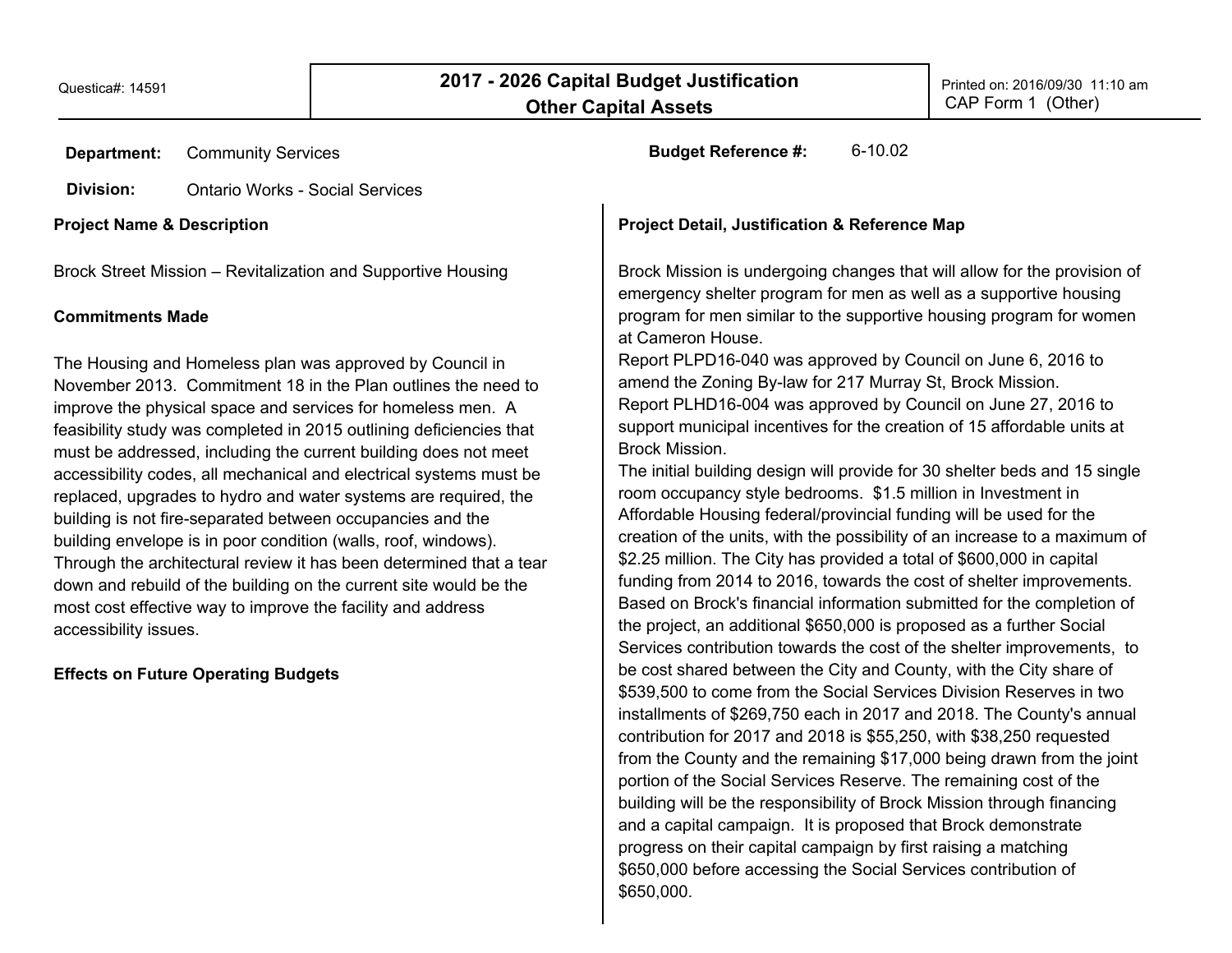### **Other Capital Assets** Questica #: 14591 Printed on: 2016/09/30 11:10 am **Ten Year Capital Budget Estimates**

#### **2017-2026 & Subsequent Years**

**(\$000)**

|                                                    |                                                               | Project      | Approved         |                   |                                                                                                                                                                                                                                                                                                                            | <b>REQUESTED</b> |      |      | 2022 to | 2027 to |
|----------------------------------------------------|---------------------------------------------------------------|--------------|------------------|-------------------|----------------------------------------------------------------------------------------------------------------------------------------------------------------------------------------------------------------------------------------------------------------------------------------------------------------------------|------------------|------|------|---------|---------|
|                                                    |                                                               | Total        | Pre-2017         | 2017              | 2018                                                                                                                                                                                                                                                                                                                       | 2019             | 2020 | 2021 | 2026    | 2041    |
| <b>Department</b>                                  | <b>Community Services</b>                                     |              |                  |                   |                                                                                                                                                                                                                                                                                                                            |                  |      |      |         |         |
| <b>Division</b>                                    | <b>Ontario Works - Social Services</b>                        |              |                  |                   |                                                                                                                                                                                                                                                                                                                            |                  |      |      |         |         |
| <b>Project Description</b>                         | Brock Street Mission - Revitalization & Supportive<br>Housing |              |                  |                   |                                                                                                                                                                                                                                                                                                                            |                  |      |      |         |         |
| Project #                                          | 6-10.02                                                       |              |                  |                   |                                                                                                                                                                                                                                                                                                                            |                  |      |      |         |         |
| <b>Expenditures</b><br><b>Contractual Services</b> |                                                               | 1,250.0      | 600.0            | 325.0             | 325.0                                                                                                                                                                                                                                                                                                                      |                  |      |      |         |         |
| <b>Total Direct Revenue</b>                        |                                                               |              |                  |                   |                                                                                                                                                                                                                                                                                                                            |                  |      |      |         |         |
| <b>Direct Revenue</b><br>Other Mun-grants & fees   |                                                               | 170.0        | 93.5             | 38.3              | 38.3                                                                                                                                                                                                                                                                                                                       |                  |      |      |         |         |
| <b>Total Direct Revenue</b>                        |                                                               | 170.0<br>___ | $\frac{93.5}{ }$ | $\frac{38.3}{ }$  | $\frac{38.3}{ }$                                                                                                                                                                                                                                                                                                           |                  |      |      |         |         |
| <b>Net Requirements</b>                            |                                                               | 1,080.0      | 506.5            | $\frac{286.8}{1}$ | $\frac{286.8}{256}$                                                                                                                                                                                                                                                                                                        |                  |      |      |         |         |
| <b>To Be Financed From:</b>                        |                                                               |              |                  |                   |                                                                                                                                                                                                                                                                                                                            |                  |      |      |         |         |
| <b>Reserves</b>                                    |                                                               |              |                  |                   |                                                                                                                                                                                                                                                                                                                            |                  |      |      |         |         |
| Social Housing - DOOR Funding                      |                                                               | 50.0         | 50.0             |                   |                                                                                                                                                                                                                                                                                                                            |                  |      |      |         |         |
| Social Services Reserve                            |                                                               | 1,030.0      | 456.5            | 286.8             | 286.8                                                                                                                                                                                                                                                                                                                      |                  |      |      |         |         |
| <b>Total Reserves</b>                              |                                                               | 1,080.0      | 506.5            | 286.8             | 286.8<br>$\hspace{0.05cm}$ $\hspace{0.05cm}$ $\hspace{0.05cm}$ $\hspace{0.05cm}$ $\hspace{0.05cm}$ $\hspace{0.05cm}$ $\hspace{0.05cm}$ $\hspace{0.05cm}$ $\hspace{0.05cm}$ $\hspace{0.05cm}$ $\hspace{0.05cm}$ $\hspace{0.05cm}$ $\hspace{0.05cm}$ $\hspace{0.05cm}$ $\hspace{0.05cm}$ $\hspace{0.05cm}$ $\hspace{0.05cm}$ |                  |      |      |         |         |
|                                                    |                                                               |              |                  |                   |                                                                                                                                                                                                                                                                                                                            |                  |      |      |         |         |

ERROR BALANCE CHECK: **0.0**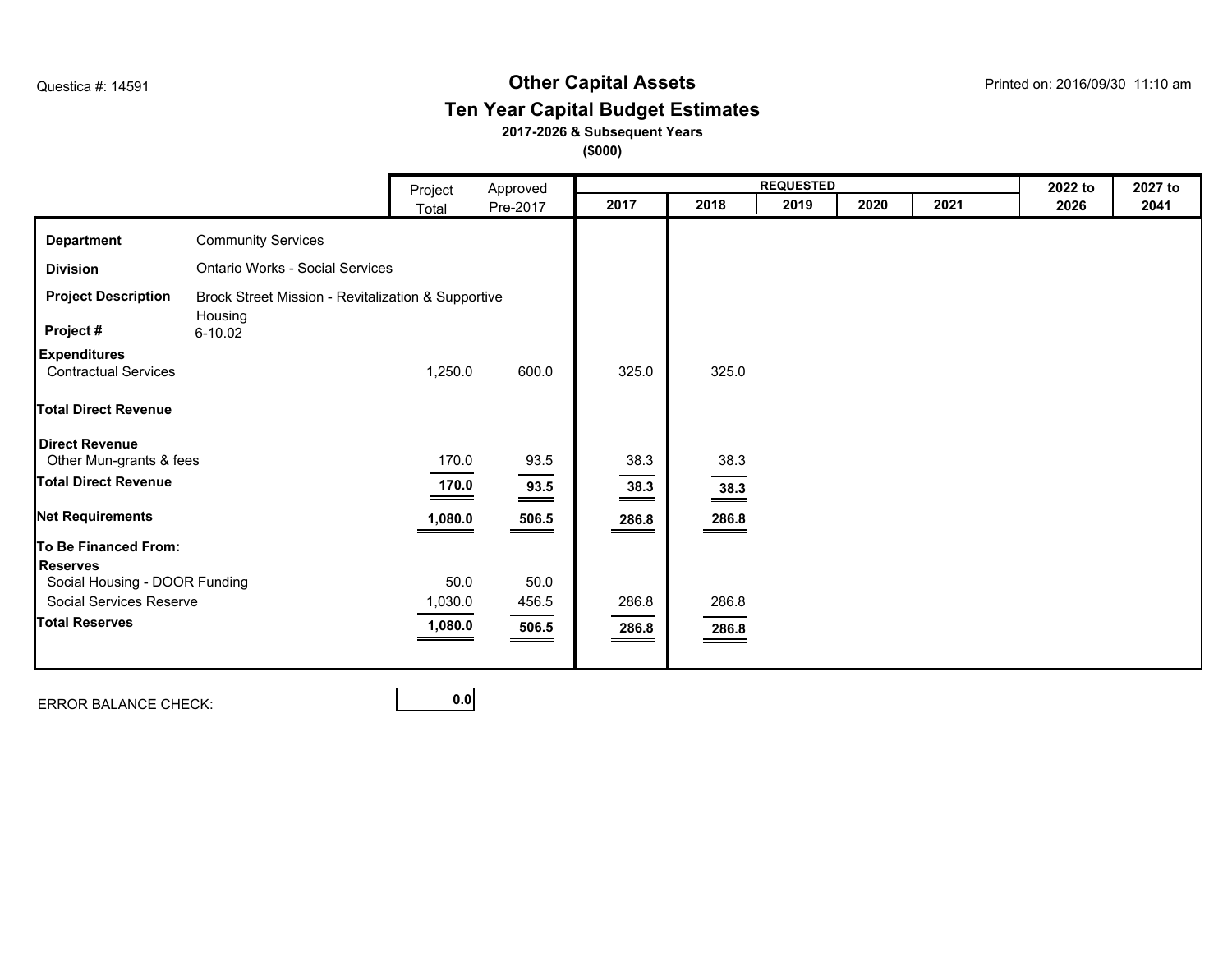| <b>CITY OF PETERBOROUGH</b>                                                 |                              |                              |                     |                               |                                |  |  |
|-----------------------------------------------------------------------------|------------------------------|------------------------------|---------------------|-------------------------------|--------------------------------|--|--|
|                                                                             | <b>2017 Operating Budget</b> |                              |                     |                               |                                |  |  |
|                                                                             |                              | 2016                         |                     |                               | Variances 2016 - 2017 Budget   |  |  |
| <b>Description</b>                                                          | 2016 Approved                | Preliminary<br><b>Actual</b> | 2017<br>Recommended | Over (Under)<br>2016 Budget % | Over (Under)<br>2016 Budget \$ |  |  |
| <b>Children's Services and Community Social Plan</b><br><b>Expenditures</b> |                              |                              |                     |                               |                                |  |  |
| <b>Children's Services Administration</b>                                   | 701,009                      | 701,032                      | 663,422             | $-5.4%$                       | $-37,587$                      |  |  |
| Directly Operated Child Care                                                | 1,772,286                    | 1,679,991                    | 1,978,947           | 11.7%                         | 206,661                        |  |  |
| Early Learning                                                              | 10,312,889                   | 11,159,004                   | 11,254,490          | 9.1%                          | 941,601                        |  |  |
| Ontario Early Years Child and Family Centres                                | 71,624                       |                              | 71,371              | $-0.4%$                       | $-253$                         |  |  |
| Social Assistance Restructuring                                             | 141,686                      | 141,685                      | 141,686             | 0.0%                          | $\Omega$                       |  |  |
|                                                                             | 12,999,495                   | 13,681,712                   | 14,109,917          | 8.5%                          | 1,110,422                      |  |  |
| <b>Revenues - County Contribution</b>                                       |                              |                              |                     |                               |                                |  |  |
| <b>Children's Services Administration</b>                                   | 62,977                       | 62,983                       | 57,779              | $-8.3%$                       | $-5,198$                       |  |  |
| Directly Operated Child Care                                                | 122,854                      | 102,461                      | 131,955             | 7.4%                          | 9,101                          |  |  |
| Early Learning                                                              | 312,342                      | 312,342                      | 312,342             | $0.0\%$                       | 0                              |  |  |
| Social Assistance Restructuring                                             | 24,087                       | 24,087                       | 24,087              | 0.0%                          | $\mathbf{0}$                   |  |  |
|                                                                             | 522,260                      | 501,873                      | 526,163             | 0.7%                          | 3,903                          |  |  |
| <b>Revenues - Provincial &amp; Other</b>                                    |                              |                              |                     |                               |                                |  |  |
| <b>Children's Services Administration</b>                                   | 476,093                      | 476,093                      | 459,434             | $-3.5%$                       | $-16,659$                      |  |  |
| Directly Operated Child Care                                                | 1,389,136                    | 1,314,017                    | 1,512,464           | 8.9%                          | 123,328                        |  |  |
| Early Learning                                                              | 9,197,382                    | 10,043,497                   | 10,138,983          | 10.2%                         | 941,601                        |  |  |
| Ontario Early Years Child and Family Centres                                | 71,624                       | $\Omega$                     | 71,371              | $-0.4%$                       | $-253$                         |  |  |
|                                                                             | 11,134,235                   | 11,833,607                   | 12,182,252          | 9.4%                          | 1,048,017                      |  |  |
| <b>Net Requirements</b>                                                     |                              |                              |                     |                               |                                |  |  |
| <b>Children's Services Administration</b>                                   | 161,939                      | 161,956                      | 146,209             | $-9.7%$                       | $-15,730$                      |  |  |
| Directly Operated Child Care                                                | 260,296                      | 263,513                      | 334,528             | 28.5%                         | 74,232                         |  |  |
| Early Learning                                                              | 803,165                      | 803,165                      | 803,165             | 0.0%                          | 0                              |  |  |
| Social Assistance Restructuring                                             | 117,599                      | 117,598                      | 117,599             | 0.0%                          | $\Omega$                       |  |  |
|                                                                             | 1,343,000                    | 1,346,232                    | 1,401,502           | 4.4%                          | 58,502                         |  |  |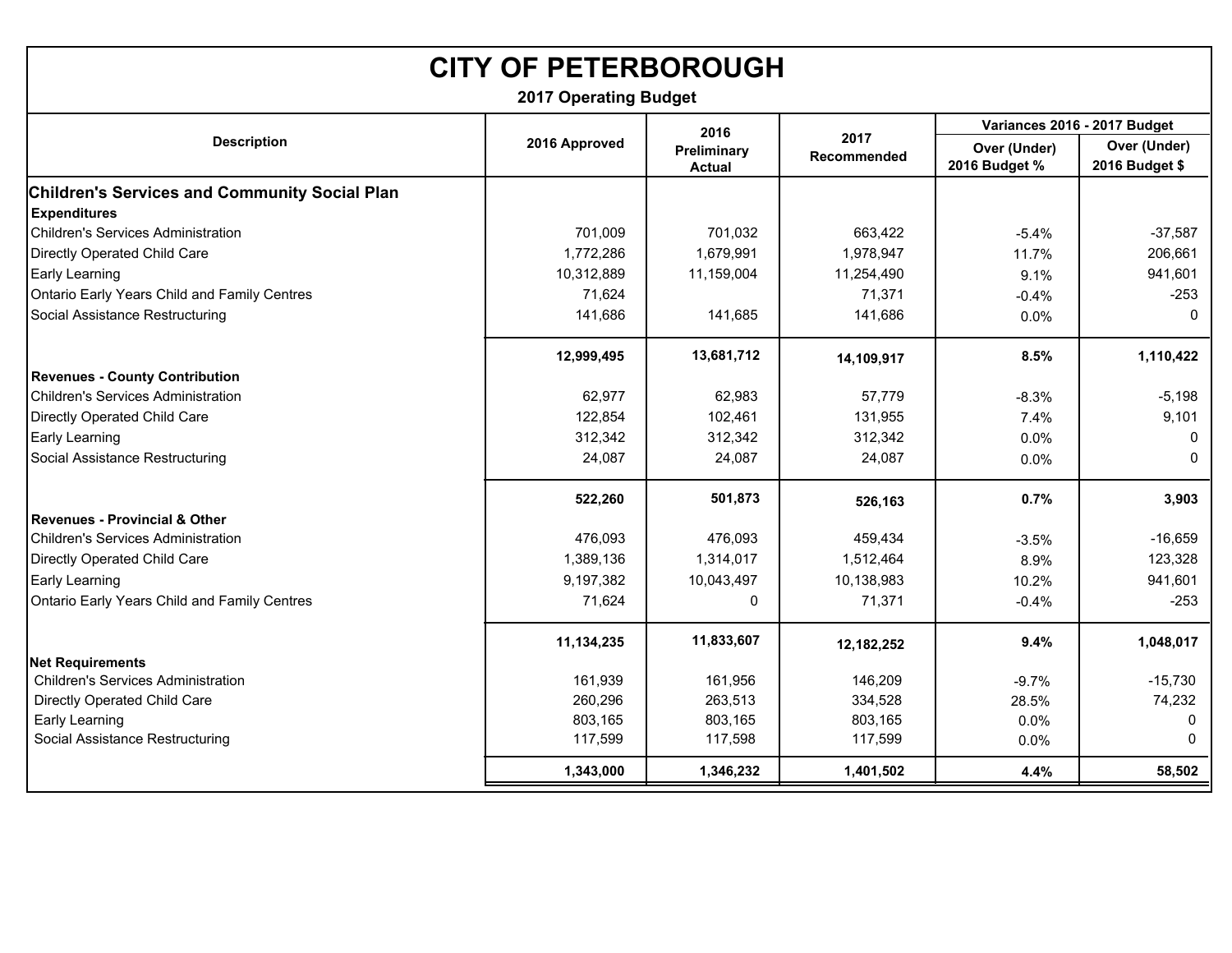Form 1

| Department:      | <b>Community Services</b> | <b>Activity Name:</b>    | <b>Children's Services</b>       |
|------------------|---------------------------|--------------------------|----------------------------------|
| <b>Division:</b> | <b>Social Services</b>    | <b>Budget Account #:</b> | 101-501, 503, 505, 508, 511, 517 |

#### **Statement of Purpose:**

To provide for personnel and other support costs to deliver Children's Services. Fee subsidy to eligible families, operating grants to licensed child care providers and Special Needs resources results in quality care for children and allows families to attend to their employment and training needs.

#### **Highlights:**

In 2017, there continues to be an increase in licensed child care spaces in the City and the County, primarily due to growth of before and after school programs. However the increases will not affect the cost share; it remains at 72%/28% in 2017.

The Ministry of Education allocation for child care is expected to remain the same as what was received in 2016. \$200,000 of the unconditional grant has been budgeted for continued Early Learning transition, leaving \$174,894 of this grant for future years.

The Municipal Child Care program has partially offset rising costs by budgeting an average 2.1% increase in parent fees. Costs have increased for the Municipal Child Care program primarily due to:

a) The implementation of the new Child Care and Early Years Act (CCEYA). In August, 2015 the Day Nurseries Act was replaced with the CCEYA. This change resulted in the need to provide additional staff to meet the increased staff: child ratios during rest times. For the Municipal Child care centres, the increased staff: child ratios became effective in February 2016 after the annual licensing review took place; and

Care early in 2017. Pearson Child Care will relocate to a new child care facility at PCVS resulting in an increase of licensed spaces from 26 to 39. Capital funding is available from the Ministry of Education to Kawartha Pine Ridge Disctrict School board for the required renovations to classrooms. The required playground space will also be available to the neighbourhood after hours. The expanded program will serve 15 toddlers and 24 preschoolers and require 2.57 additional FTE to meet the required staff: child ratios. The increase in licensed spaces will generate approximately \$112,622 in additional parent revenues and \$126,743 in additional expenditures primarily due to the increase in FTE. The County contribution will be \$66,435, an increase of \$10,363 over 2016. The City contribution will be \$168,584, an increase of \$34,780. These increases include the costs of expansion as well as other costs due to regulatory changes and general cost increases for items such as food and general salary increases.

In 2017, the Province will begin the implementation of moving the management of the Ontario Early Years Child and Family Centres (OEYCFCs) to Municipalities. In 2017, the Data Analysis Coordinator position, along with the funding for the position, will be with the City, with the balance of the program and the funding for OEYCFCs being transferred in 2018.

#### **Performance Data/Work Program:**

| <b>Children's Services</b> | 2015  | 2016  | 2017       |
|----------------------------|-------|-------|------------|
|                            |       |       | (Forecast) |
| Children Served            | 1,647 | 1,755 | 1.775      |
| Licensed Child Care Spaces | 3,244 | 3,016 | 3,282      |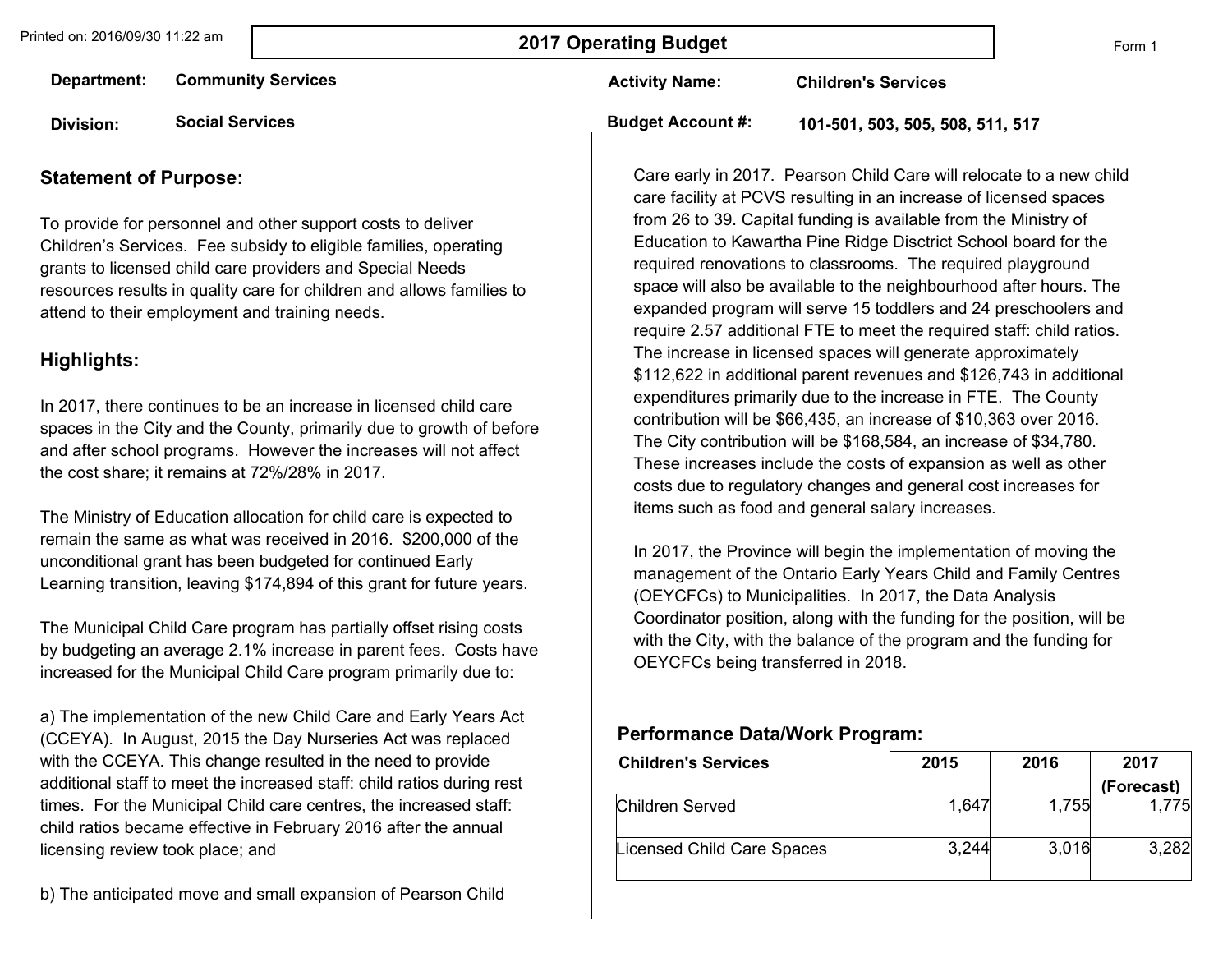# **CITY OF PETERBOROUGH** Printed on: 2016/09/30 11:22 am

|                                          |               | 2016          |             | Variances 2016 - 2017 Budget |                |  |
|------------------------------------------|---------------|---------------|-------------|------------------------------|----------------|--|
| <b>Description</b>                       | 2016 Approved | Preliminary   | 2017        | Over (Under)                 | Over (Under)   |  |
|                                          |               | <b>Actual</b> | Recommended | 2016 Budget %                | 2016 Budget \$ |  |
| <b>Children's Services</b>               |               |               |             |                              |                |  |
| <b>Expenditures</b>                      |               |               |             |                              |                |  |
| Personnel                                | 2,236,581     | 2,079,141     | 2,400,301   | 7.3%                         | 163,721        |  |
| Contractual                              | 10,513,825    | 11,363,383    | 11,435,829  | 8.8%                         | 922,004        |  |
| Materials, Supplies                      | 81,085        | 97,085        | 88,989      | 9.7%                         | 7,904          |  |
| Repairs, Maintenance                     | 24,341        | 24,341        | 19,853      | $-18.4%$                     | $-4,488$       |  |
| Fees                                     | 28,856        | 28,856        | 28,993      | 0.5%                         | 136            |  |
| <b>Other Transfers</b>                   | 61,686        | 36,685        | 76,686      | 24.3%                        | 15,000         |  |
| Inter-departmental Charges               | 89,800        | 89,800        | 91,596      | 2.0%                         | 1,796          |  |
| New Equipment                            | 2,659         | 2,659         | 10,922      | 310.8%                       | 8,263          |  |
| Rentals                                  | 96,134        | 94,734        | 96,298      | 0.2%                         | 164            |  |
| Travelling, Training                     | 19,528        | 20,028        | 20,450      | 4.7%                         | 922            |  |
| Recoveries                               | $-155,000$    | $-155,000$    | $-160,000$  | 3.2%                         | $-5,000$       |  |
|                                          | 12,999,495    | 13,681,712    | 14,109,917  | 8.5%                         | 1,110,422      |  |
| <b>Revenues</b>                          |               |               |             |                              |                |  |
| Ontario grants                           | 9,332,532     | 9,982,014     | 10,142,075  | 8.7%                         | 809,543        |  |
| Canada grants                            | 48,503        | 108,000       | 108,000     | 122.7%                       | 59,497         |  |
| County and Other Municipal grants & fees | 522,260       | 501,873       | 526,163     | 0.7%                         | 3,903          |  |
| Fees, Service Charges, Donations         | 1,497,683     | 1,543,593     | 1,732,177   | 15.7%                        | 234,494        |  |
| <b>Contribution from Reserve</b>         | 255,517       | 200,000       | 200,000     | $-21.7%$                     | $-55,517$      |  |
|                                          | 11,656,495    | 12,335,480    | 12,708,415  | 9.0%                         | 1,051,920      |  |
|                                          |               |               |             |                              |                |  |
| <b>NET REQUIREMENT</b>                   | 1,343,000     | 1,346,232     | 1,401,502   | 4.4%                         | 58,502         |  |
|                                          |               |               |             |                              |                |  |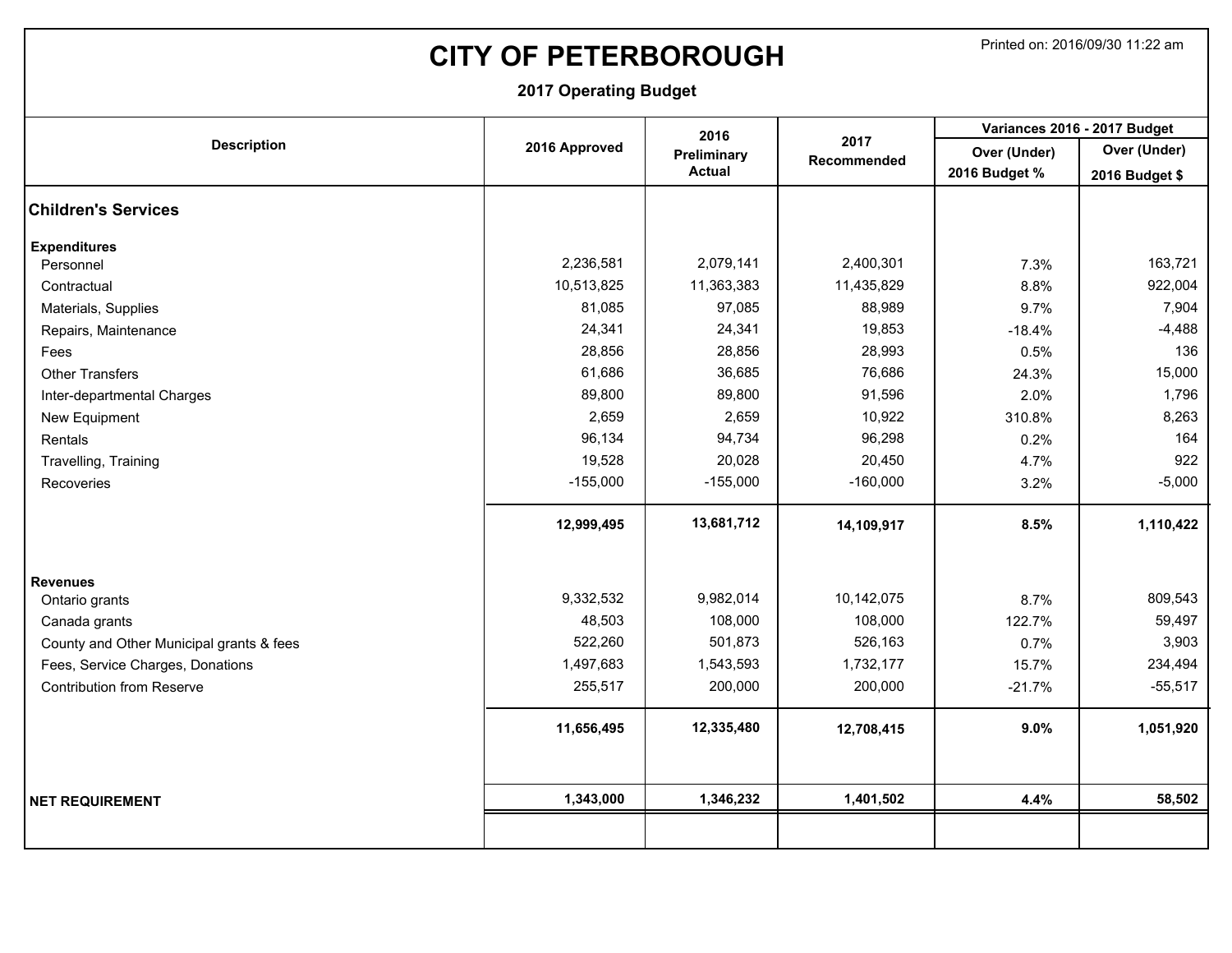| <b>CITY OF PETERBOROUGH</b>          |               | Printed on: 2016/09/30 11:30 am |             |               |                              |  |  |  |  |
|--------------------------------------|---------------|---------------------------------|-------------|---------------|------------------------------|--|--|--|--|
| <b>2017 Operating Budget</b>         |               |                                 |             |               |                              |  |  |  |  |
|                                      |               | 2016                            | 2017        |               | Variances 2016 - 2017 Budget |  |  |  |  |
| <b>Description</b>                   | 2016 Approved | Preliminary                     | Recommended | Over (Under)  | Over (Under)                 |  |  |  |  |
|                                      |               | <b>Actual</b>                   |             | 2016 Budget % | 2016 Budget \$               |  |  |  |  |
| <b>Community Development Program</b> |               |                                 |             |               |                              |  |  |  |  |
| <b>Expenditures</b>                  |               |                                 |             |               |                              |  |  |  |  |
| <b>Community Development Program</b> | 864,161       | 869,866                         | 692,677     | $-19.8%$      | $-171,485$                   |  |  |  |  |
|                                      | 864,161       | 869,866                         | 692,677     | $-19.8\%$     | $-171,485$                   |  |  |  |  |
| <b>Revenues</b>                      |               |                                 |             |               |                              |  |  |  |  |
| <b>Community Development Program</b> | 707,833       | 720,168                         | 509,054     | $-28.1%$      | $-198,779$                   |  |  |  |  |
|                                      | 707,833       | 720,168                         | 509,054     | $-28.1%$      | $-198,779$                   |  |  |  |  |
| <b>Net Requirements</b>              |               |                                 |             |               |                              |  |  |  |  |
| <b>Community Development Program</b> | 156,328       | 149,698                         | 183,623     | 17.5%         | 27,294                       |  |  |  |  |
|                                      | 156,328       | 149,698                         | 183,623     | 17.5%         | 27,294                       |  |  |  |  |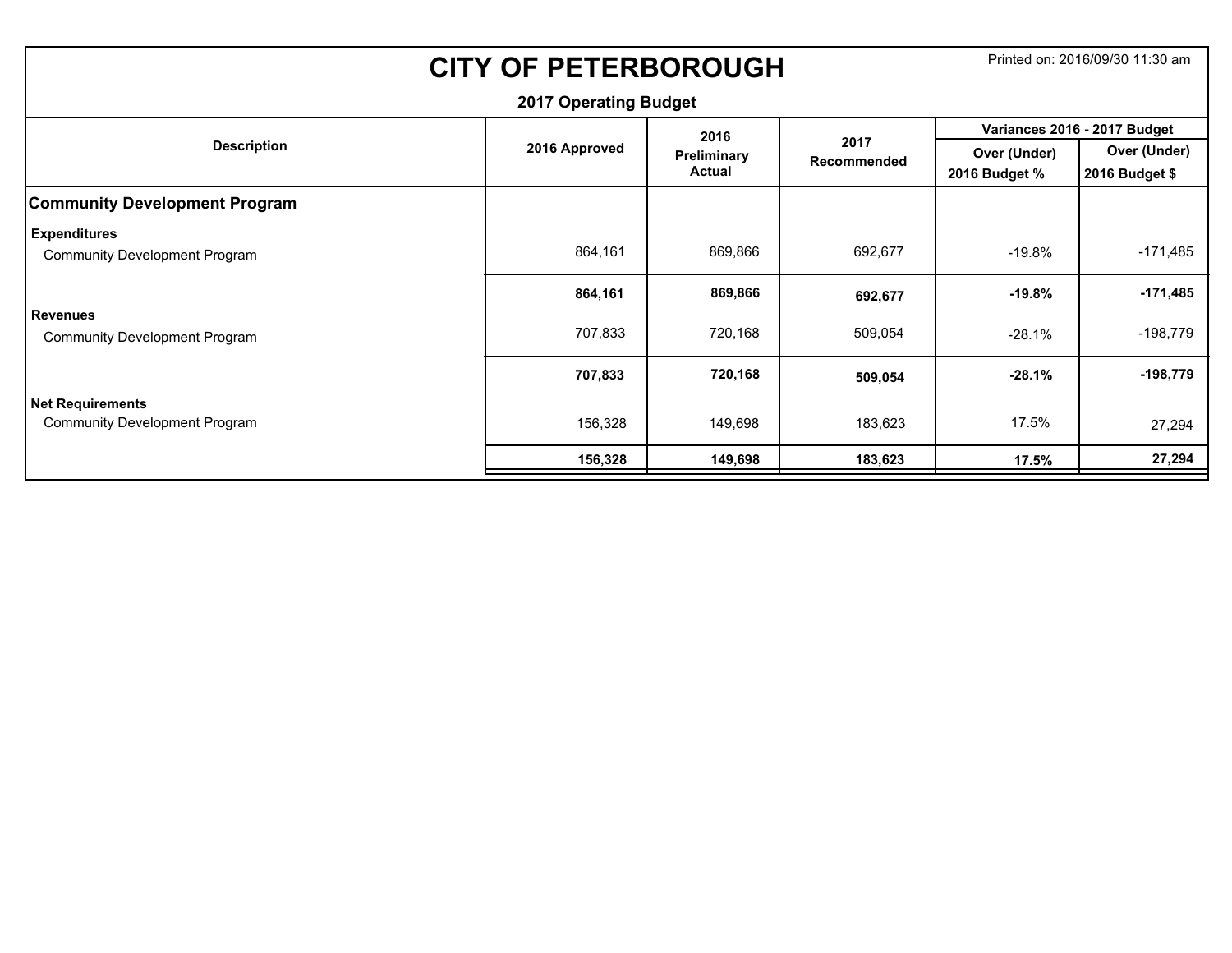Form 1

**Department: Community Services**

**Division: Social Services**

#### **Statement of Purpose:**

The Community Development Program (CDP) is the new name for the Community Social Plan (CSP). This is being done to reflect the growing scope of the Program that includes such projects: Healthy Kids Community Challenge, Homemakers, Community Well Being Plan, and the Seniors Portfolio. The CDP will continue to improve the delivery of information, referrals, and support to enhance social development and fill service gaps.

#### **Highlights:**

To guide the work of the Community Development Program and to better define the municipal role to improve well being of individuals and the community across the City and County of Peterborough, a community well being planning process will be undertaken in 2017. The process will build on a variety of strategic and master plans including the anticipated revisions to the City's Official Plan, and with input of the City, County, Townships, and First Nations. New and different ways of engaging residents, including in person and technological approaches will be used to identify priorities and potential actions. The Canadian Index of Well Being is a framework that will allow for the measurement of outcomes. \$50,000 to fund engagement training for staff, digital approaches and technology, data gathering and additional staff time for the development of the framework is funded through a draw on the existing CSP reserve.

Staff is proposing in 2017 that the CDP budget move back to being funded 50/50 City/County, including funding support to Peterborough Social Planning Council (\$63,320), United Way (\$34,490) and food security programs (\$20,000). Funding to Community Care Peterborough (\$20,400) will continue to be funded 100% by the City. The following draws on the CSP reserve **Activity Name: Community Development Program**

**Budget Account #: 101- 547**

are planned: \$5,000 for the Access to Recreation Project, \$15,000 for this year's contribution to the Healthy Kids Community Challenge, and \$50,000 for the Community Well being plan.

As part of the Seniors Portfolio, the Peterborough Council on Aging will release the Age-friendly Plan for the City, County and both First Nations in early 2017. This will be followed by an Age-friendly Business Training Program. Significant strategies and ongoing work will result from the Plan at the regional, municipal and community levels.

The Homemakers Program continues to assist low-income individuals, mostly seniors, in the City and County with light housekeeping services. This is assisting these residents maintain their residence so they may age in their homes. The dollar amount is captured in the Social Assistance section.

The Healthy Kids Community Challenge is into the second year of three year contract with the Ministry of Health and Long-Term Care. The Ministry selects the themes and then local activities are planned around these themes. Due to receiving Year 1 funding part way through the Ministry's fiscal year much of the first \$275,000 was actually spent January to March 2016. As a result the municipal budget shows a significantly greater expense and revenue in 2016 as compared to 2017.

| <b>Performance Data/Work Program:</b><br><b>Community Development Program</b> | 2015  | 2016  | 2017<br>(Forecast) |
|-------------------------------------------------------------------------------|-------|-------|--------------------|
| Individuals Assisted at County Drop-Ins                                       | 450   | 475   | 500                |
| Senior Events Participants                                                    | 2,000 | 1.425 | 1,300              |
| Homemaker Clients                                                             | 69    |       | 70                 |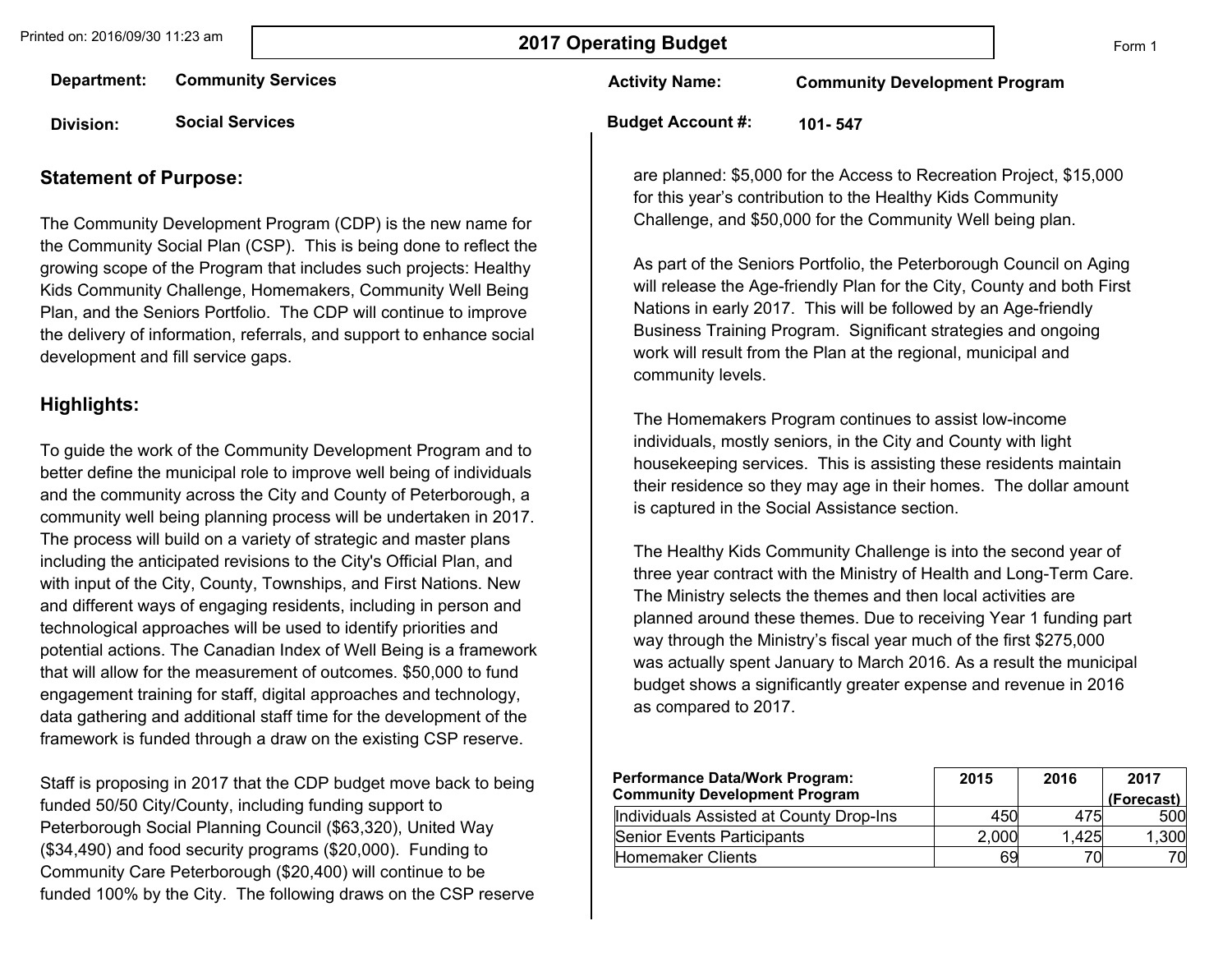# **CITY OF PETERBOROUGH** Printed on: 2016/09/30 11:23 am

| <b>Description</b><br><b>Community Development Program</b><br><b>Expenditures</b><br>Personnel<br>Contractual<br>Materials, Supplies<br>Inter-departmental Charges<br>Rentals |               | 2016          |                     | Variances 2016 - 2017 Budget |                |  |
|-------------------------------------------------------------------------------------------------------------------------------------------------------------------------------|---------------|---------------|---------------------|------------------------------|----------------|--|
|                                                                                                                                                                               | 2016 Approved | Preliminary   | 2017<br>Recommended | Over (Under)                 | Over (Under)   |  |
|                                                                                                                                                                               |               | <b>Actual</b> |                     | 2016 Budget %                | 2016 Budget \$ |  |
|                                                                                                                                                                               |               |               |                     |                              |                |  |
|                                                                                                                                                                               |               |               |                     |                              |                |  |
|                                                                                                                                                                               | 101,940       | 107,764       | 111,844             | 9.7%                         | 9,903          |  |
|                                                                                                                                                                               | 727,860       | 727,741       | 527,837             | $-27.5%$                     | $-200,023$     |  |
|                                                                                                                                                                               | 1,200         | 1,200         | 1,000               | $-16.7%$                     | $-200$         |  |
|                                                                                                                                                                               | 43,732        | 43,732        | 65,088              | 48.8%                        | 21,356         |  |
|                                                                                                                                                                               | 8,377         | 8,377         | 8,377               | 0.0%                         | $\mathbf{0}$   |  |
| Travelling, Training                                                                                                                                                          | 6,600         | 6,600         | 6,600               | 0.0%                         | $\mathbf 0$    |  |
| Recoveries                                                                                                                                                                    | $-25,548$     | $-25,548$     | $-28,069$           | 9.9%                         | $-2,521$       |  |
|                                                                                                                                                                               | 864,161       | 869,866       | 692,677             | $-19.8%$                     | $-171,485$     |  |
| <b>Revenues</b>                                                                                                                                                               |               |               |                     |                              |                |  |
| Ontario grants                                                                                                                                                                | 485,000       | 484,875       | 275,000             | $-43.3%$                     | $-210,000$     |  |
| County and Other Municipal grants & fees                                                                                                                                      | 159,533       | 171,993       | 164,054             | 2.8%                         | 4,521          |  |
| <b>Contribution from Reserve</b>                                                                                                                                              | 63,300        | 63,300        | 70,000              | 10.6%                        | 6,700          |  |
|                                                                                                                                                                               | 707,833       | 720,168       | 509,054             | $-28.1%$                     | $-198,779$     |  |
|                                                                                                                                                                               | 156,328       | 149,698       | 183,623             | 17.5%                        | 27,294         |  |
| <b>NET REQUIREMENT</b>                                                                                                                                                        |               |               |                     |                              |                |  |
|                                                                                                                                                                               |               |               |                     |                              |                |  |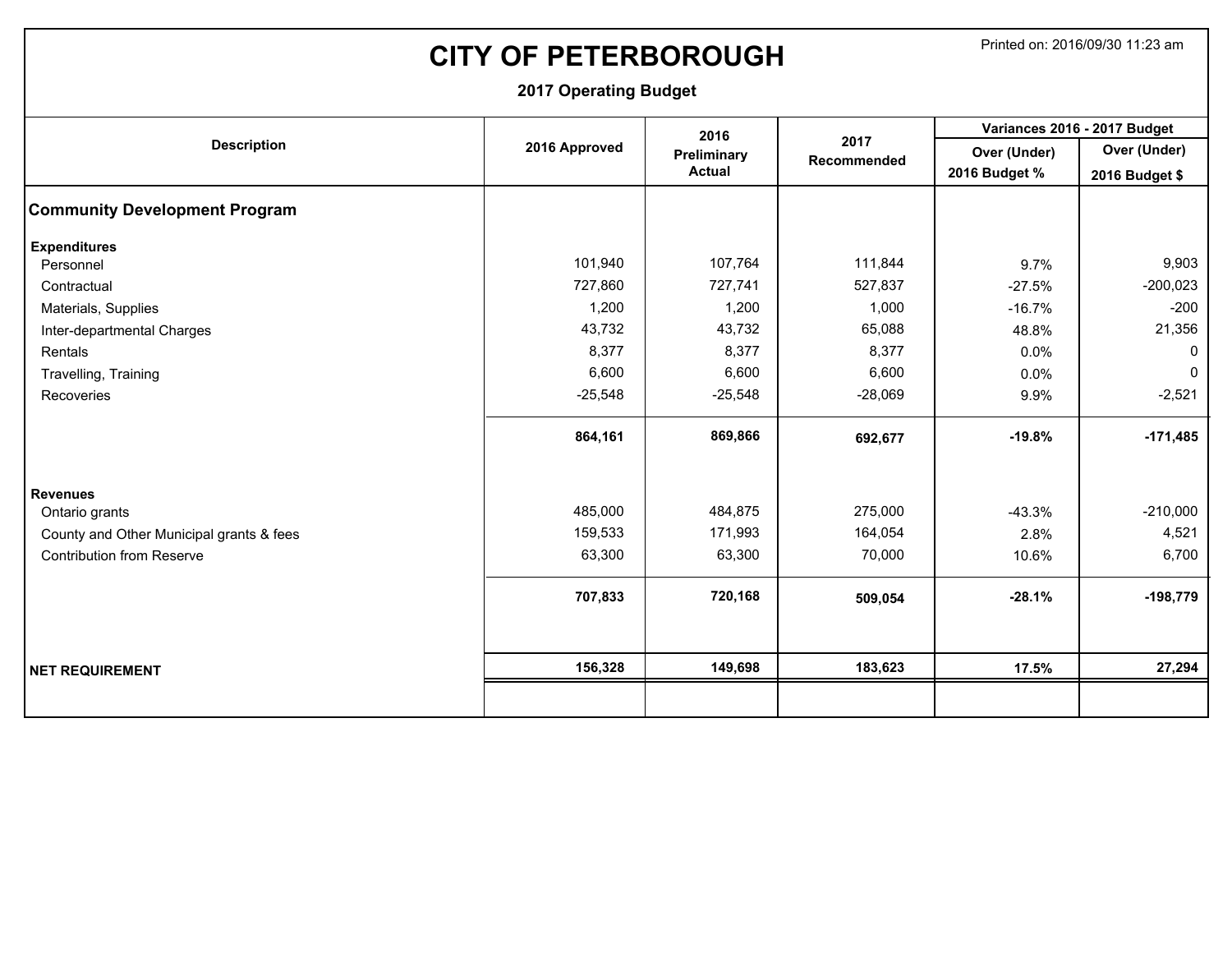# **CITY OF PETERBOROUGH**

|                                         |               | 2016          |                            |               | Variances 2016 - 2017 Budget |
|-----------------------------------------|---------------|---------------|----------------------------|---------------|------------------------------|
| <b>Description</b>                      | 2016 Approved | Preliminary   | 2017<br><b>Recommended</b> | Over (Under)  | Over (Under)                 |
|                                         |               | <b>Actual</b> |                            | 2016 Budget % | 2016 Budget \$               |
| <b>Housing</b>                          |               |               |                            |               |                              |
| <b>Expenditures</b>                     |               |               |                            |               |                              |
| <b>Housing Administration</b>           | 1,034,973     | 1,032,748     | 996,144                    | $-3.8%$       | $-38,829$                    |
| Peterborough Housing Corporation        | 3,424,000     | 3,424,000     | 3,557,000                  | 3.9%          | 133,000                      |
| Rent Supplement Programs                | 1,678,150     | 1,678,150     | 1,758,250                  | 4.8%          | 80,100                       |
| Non Profit and Native Housing Providers | 6,871,500     | 6,871,500     | 6,979,320                  | 1.6%          | 107,820                      |
| <b>Housing Resource Centre</b>          | 289,160       | 289,160       | 296,400                    | 2.5%          | 7,240                        |
| Housing Access Peterborough             | 136,500       | 136,500       | 139,900                    | 2.5%          | 3,400                        |
| Special Program Funding - DOOR          | 125,000       | 125,000       | 125,000                    | 0.0%          | $\mathbf 0$                  |
| Special Program Funding - IAH           | 2,022,740     | 2,156,740     | 2,026,740                  | 0.2%          | 4,000                        |
|                                         | 15,582,023    | 15,713,798    | 15,878,754                 | 1.9%          | 296,731                      |
| <b>Revenues</b>                         |               |               |                            |               |                              |
| <b>Housing Administration</b>           | 561,373       | 567,993       | 551,418                    | $-1.8%$       | $-9,955$                     |
| Peterborough Housing Corporation        | 2,191,200     | 2,196,560     | 2,281,012                  | 4.1%          | 89,812                       |
| Rent Supplement Programs                | 1,103,796     | 1,106,076     | 1,187,430                  | 7.6%          | 83,634                       |
| Non Profit and Native Housing Providers | 4,758,542     | 4,767,458     | 4,843,997                  | 1.8%          | 85,455                       |
| <b>Housing Resource Centre</b>          | 156,146       | 156,725       | 160,054                    | 2.5%          | 3,908                        |
| Housing Access Peterborough             | 73,710        | 73,983        | 75,826                     | 2.9%          | 2,116                        |
| Special Program Funding - DOOR          | 125,000       | 125,000       | 125,000                    | 0.0%          | $\Omega$                     |
| Special Program Funding - IAH           | 2,022,740     | 2,156,740     | 2,026,740                  | 0.2%          | 4,000                        |
|                                         | 10,992,507    | 11,150,535    | 11,251,477                 | 2.4%          | 258,970                      |
| <b>Net Requirements</b>                 |               |               |                            |               |                              |
| <b>Housing Administration</b>           | 473,600       | 464,755       | 444,726                    | $-6.1%$       | $-28,874$                    |
| Peterborough Housing Corporation        | 1,232,800     | 1,227,440     | 1,275,988                  | 3.5%          | 43,188                       |
| <b>Rent Supplement Programs</b>         | 574,354       | 572,074       | 570,820                    | $-0.6%$       | $-3,534$                     |
| Non Profit and Native Housing Providers | 2,112,958     | 2,104,042     | 2,135,323                  | 1.1%          | 22,365                       |
| <b>Housing Resource Centre</b>          | 133,014       | 132,435       | 136,346                    | 2.5%          | 3,332                        |
| Housing Access Peterborough             | 62,790        | 62,517        | 64,074                     | 2.0%          | 1,284                        |
|                                         | 4,589,516     | 4,563,263     | 4,627,277                  | 0.8%          | 37,761                       |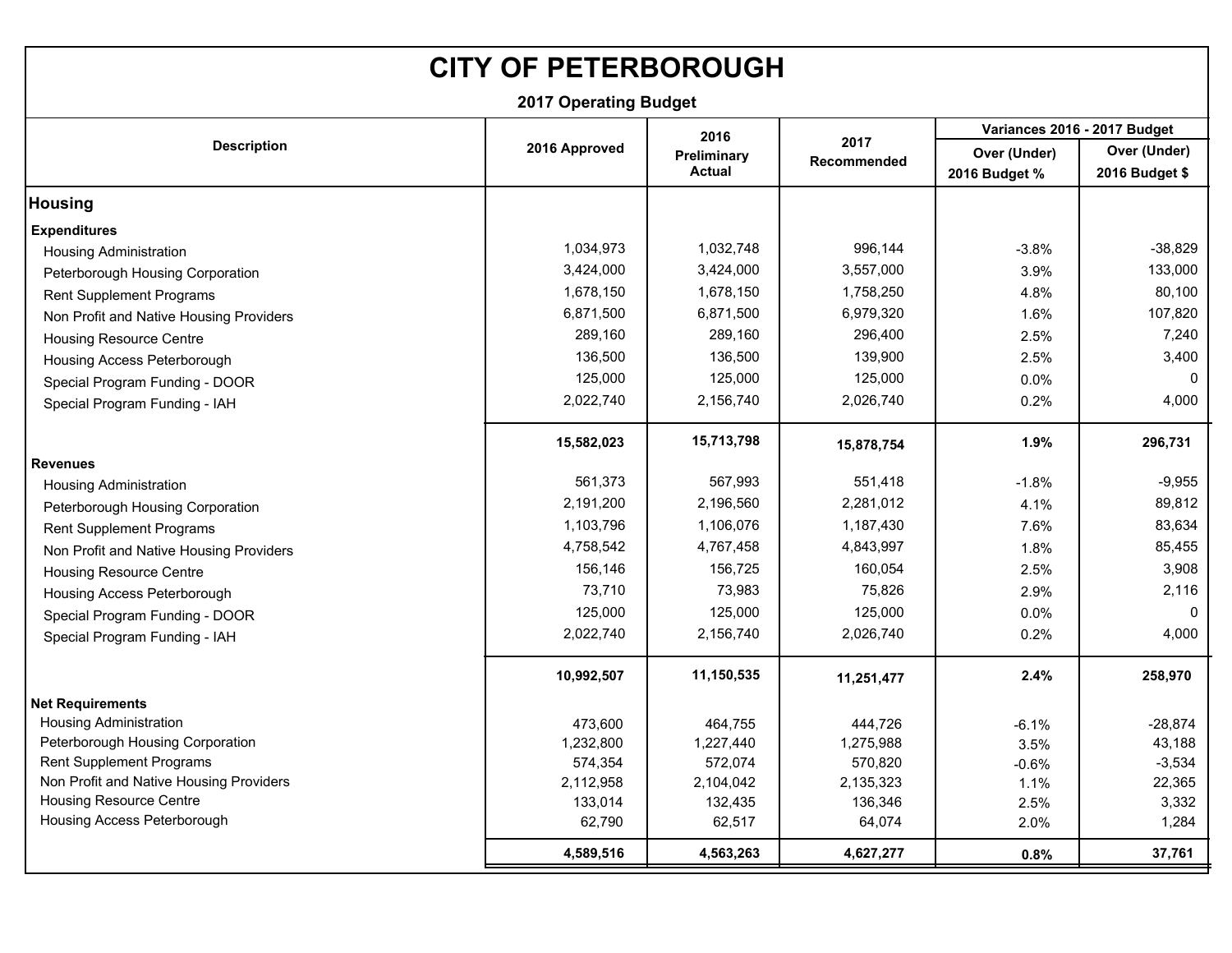**Activity Name:** 

**Budget Account #:** 

**Department: Planning and Development Services**

**Division: Housing**

#### **Statement of Purpose:**

The City of Peterborough is the provincially designated Service Manager for a portfolio of approximately 2,000 social housing units in the City and County. The portfolio is owned and managed by 18 non-profit organizations and Peterborough Housing Corporation (PHC) for which the City is the sole shareholder. Social housing operations are subsidized by the City and County. The City delivers and manages new Affordable Housing Programs to construct affordable rental housing, and assist low-income households by providing loans and grants. Commitments and targets are set out in the Ten Year Housing and Homelessness Plan (2014 to 2024).

### **Highlights:**

The Division's budget is cost shared based on the Consolidated Municipal Services Management Agreement (2014 to 2018) between the City and County. The County's share is 54.5% in 2017 (54.2% in 2016).

The City is legislated to:

- Maintain service levels (1,569 units which are rent geared-to-income);
- Calculate and pay annual social housing subsidies using several funding formulas;
- Manage a social housing waiting list (Housing Access Peterborough);
- Create local rules for social housing;
- Conduct operational reviews for social housing; and,
- Report to the Province on annual compliance.

The social housing portfolio has an assessed value of \$124.2 million.

**791, 792, 793, 794, 795, 796, 797, 798, 799, 800, 801, 802, 803, 804, 805, 806** The City delivers new Affordable Housing Programs through

agreements with the Province. To use available funding the City must:

- Create a multi-year fiscal plan;
- Decide how and when to use municipal incentives;

**Housing**

- Deliver programs, and select projects for funding;
- Report to the Province on the use of funding, and on compliance.

The Affordable Housing Programs have resulted in over 230 loans since 2004, at an approximate value of \$40 million. These loans have 10 to 35 year terms, upon which they are forgiven.

The Division has service contracts with the Community Counselling and Resource Centre (Housing assistance through Rent Supplement and Housing Stability), Habitat for Humanity (Peterborough Renovates Program) and Housing Access Peterborough (through PHC). The Division supports the work of the Affordable Housing Action Committee (AHAC), their annual publication (Housing is Fundamental) and periodic research projects. In April 2016 Council approved an in-year increase of \$50,000 to support the Municipal Rent Supplement Program called "Rent Choice". Council also endorsed an ongoing funding commitment of \$100,000 to Rent choice starting in 2017. (CSSS16-002)

### **Performance Data/Work Program:**

The need for affordable housing in the City and County is measured annually as follows: households on the social housing waiting list have increased by 35 households to 1,509; the average monthly rent for a two-bedroom apartment has increased by 1% to \$959 since 2015; and the vacancy rate is 3.7%, up from 2.9% indicating that there are more vacant rental units in 2016 than in 2015.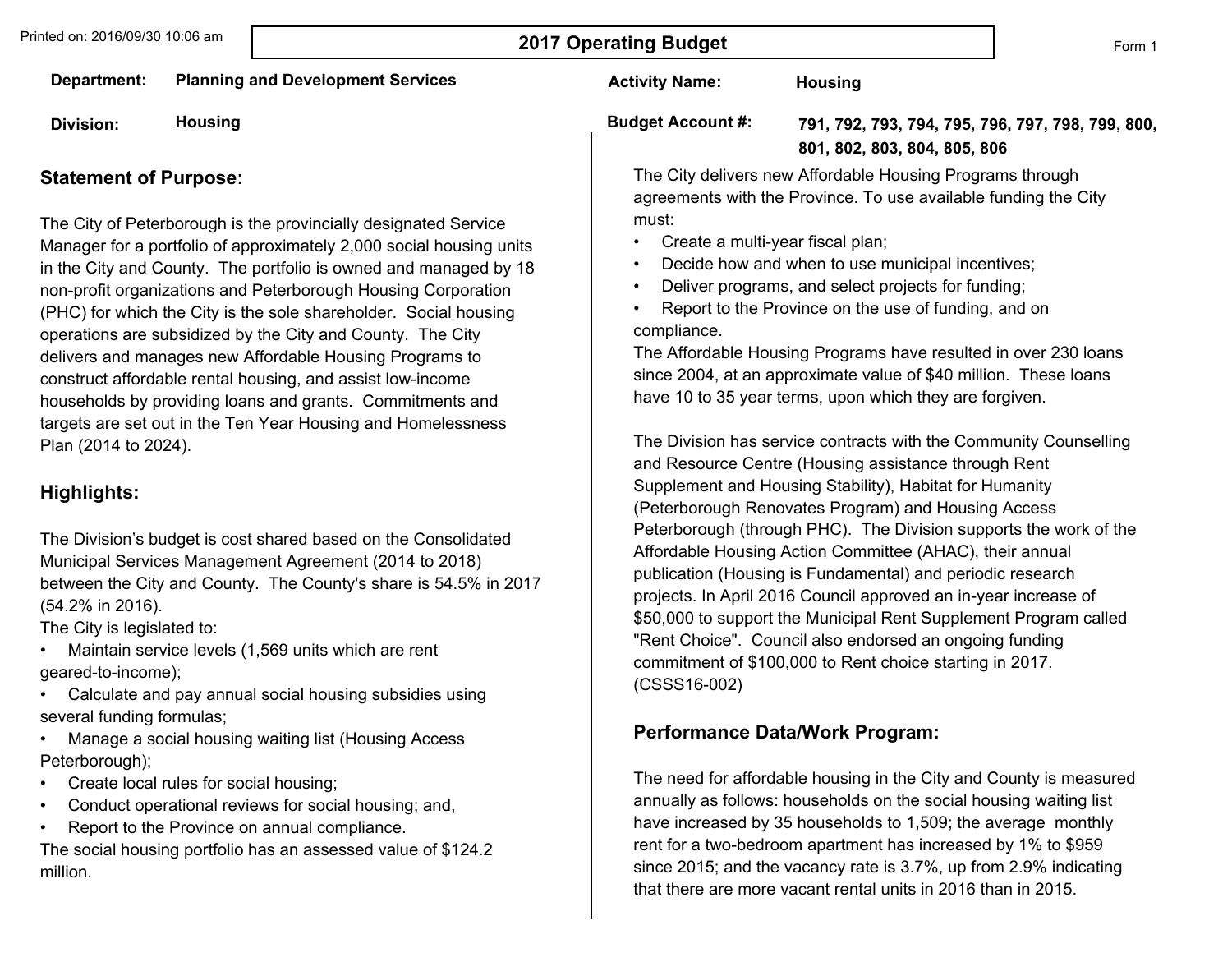# **CITY OF PETERBOROUGH** Printed on: 2016/09/30 10:06 am

|                                          |               | 2016          |                            |               | Variances 2016 - 2017 Budget |
|------------------------------------------|---------------|---------------|----------------------------|---------------|------------------------------|
| <b>Description</b>                       | 2016 Approved | Preliminary   | 2017<br><b>Recommended</b> | Over (Under)  | Over (Under)                 |
|                                          |               | <b>Actual</b> |                            | 2016 Budget % | 2016 Budget \$               |
| <b>Housing</b>                           |               |               |                            |               |                              |
| <b>Expenditures</b>                      |               |               |                            |               |                              |
| Personnel                                | 691,923       | 691,923       | 697,609                    | 0.8%          | 5,686                        |
| Contractual                              | 15,215,900    | 15,290,275    | 15,526,635                 | 2.0%          | 310,735                      |
| Materials, Supplies                      | 3,000         | 2,500         | 3,000                      | 0.0%          | $\mathbf{0}$                 |
| Inter-departmental Charges               | 30,500        | 30,500        | 31,110                     | 2.0%          | 610                          |
| Travelling, Training                     | 20,700        | 18,600        | 20,400                     | $-1.4%$       | $-300$                       |
| <b>Contributions to Reserves</b>         | 330,000       | 390,000       | 310,000                    | $-6.1%$       | $-20,000$                    |
| Recoveries                               | $-710,000$    | $-710,000$    | $-710,000$                 | 0.0%          | $\mathbf 0$                  |
|                                          | 15,582,023    | 15,713,798    | 15,878,754                 | 1.9%          | 296,731                      |
| <b>Revenues</b>                          |               |               |                            |               |                              |
| Ontario grants                           | 5,504,063     | 5,504,063     | 5,567,992                  | 1.2%          | 63,929                       |
| County and Other Municipal grants & fees | 5,316,404     | 5,340,432     | 5,506,445                  | 3.6%          | 190,041                      |
| Fees, Service Charges, Donations         | 47,040        | 47,040        | 52,040                     | 10.6%         | 5,000                        |
| <b>Contribution from Reserve</b>         | 125,000       | 259,000       | 125,000                    | 0.0%          | $\mathbf{0}$                 |
|                                          | 10,992,507    | 11,150,535    | 11,251,477                 | 2.4%          | 258,970                      |
| <b>NET REQUIREMENT</b>                   | 4,589,516     | 4,563,263     | 4,627,277                  | 0.8%          | 37,761                       |
|                                          |               |               |                            |               |                              |
|                                          |               |               |                            |               |                              |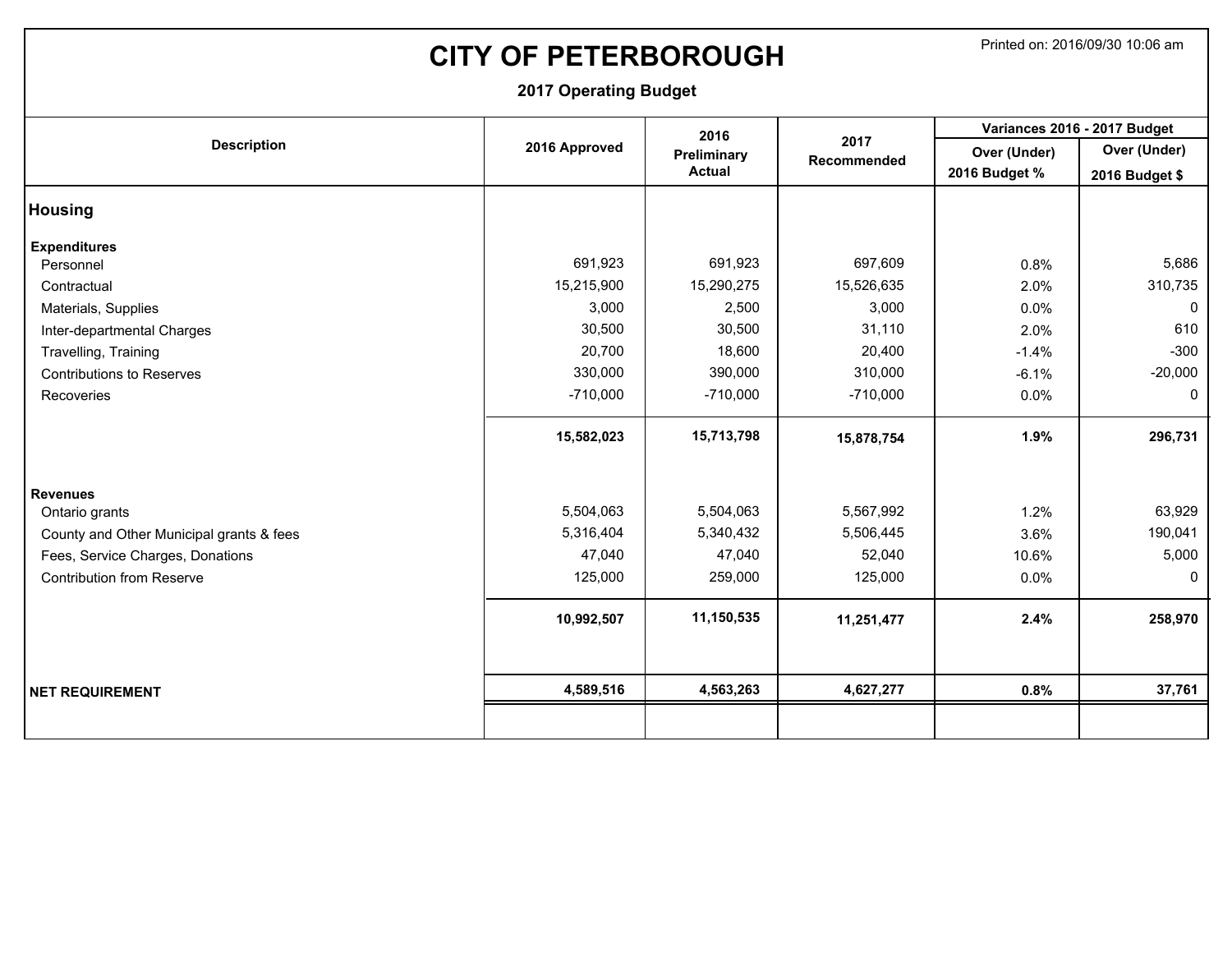| <b>Department:</b><br><b>Planning and Development Services</b>                                                                                                                                                                                                                                                                                                                                                                                                                                                                                                                                                                                                                                | $7-4.01$<br><b>Budget Reference #:</b>                                                                                                                                                                                                                                                                                                                                                                                                                                                   |
|-----------------------------------------------------------------------------------------------------------------------------------------------------------------------------------------------------------------------------------------------------------------------------------------------------------------------------------------------------------------------------------------------------------------------------------------------------------------------------------------------------------------------------------------------------------------------------------------------------------------------------------------------------------------------------------------------|------------------------------------------------------------------------------------------------------------------------------------------------------------------------------------------------------------------------------------------------------------------------------------------------------------------------------------------------------------------------------------------------------------------------------------------------------------------------------------------|
| <b>Division:</b><br>Planning - Housing                                                                                                                                                                                                                                                                                                                                                                                                                                                                                                                                                                                                                                                        |                                                                                                                                                                                                                                                                                                                                                                                                                                                                                          |
| <b>Project Name &amp; Description</b>                                                                                                                                                                                                                                                                                                                                                                                                                                                                                                                                                                                                                                                         | <b>Project Detail, Justification &amp; Reference Map</b>                                                                                                                                                                                                                                                                                                                                                                                                                                 |
| <b>Building Condition Assessments (BCA)</b>                                                                                                                                                                                                                                                                                                                                                                                                                                                                                                                                                                                                                                                   | Future portfolio wide Building Condition Assessments (BCA's) will:                                                                                                                                                                                                                                                                                                                                                                                                                       |
| <b>Commitments Made</b>                                                                                                                                                                                                                                                                                                                                                                                                                                                                                                                                                                                                                                                                       | - Update existing assessments of the social housing portfolio in the<br>City and County of Peterborough.                                                                                                                                                                                                                                                                                                                                                                                 |
| None.                                                                                                                                                                                                                                                                                                                                                                                                                                                                                                                                                                                                                                                                                         | - Identify and target capital repair needs for another 25 to 30 year time<br>period.                                                                                                                                                                                                                                                                                                                                                                                                     |
| <b>Effects on Future Operating Budgets</b>                                                                                                                                                                                                                                                                                                                                                                                                                                                                                                                                                                                                                                                    | - Provide the foundation for a strategic asset management plan for<br>both the City and the housing providers through the introduction of an                                                                                                                                                                                                                                                                                                                                             |
| Asset management in the social housing portfolio can be a key<br>driver of operating costs - strategic asset management reduces<br>budget pressures that arise when maintenance is deferred or<br>overlooked.<br>The Housing Division formulates strategies about required repairs<br>based on expert opinion, prioritized needs, and where necessary,<br>stages funding to ensure capital needs are addressed.<br>Up to date BCA's are necessary for proactive property<br>management decisions, as well as bulk Requests for Tenders, that<br>when managed by City staff have historically provided significant<br>savings in operating costs and are an excellent teaching<br>opportunity. | interactive Database.<br>A BCA should be undertaken every three to five years by qualified<br>professionals. Strategic asset management depends on current<br>information and responsive information management for reporting and<br>monitoring.<br>BCA's in conjunction with the City's asset management strategy, will<br>significantly improve monitoring of social housing providers' capital<br>reserves, as well as identify capital repair needs and provides capacity<br>to pay. |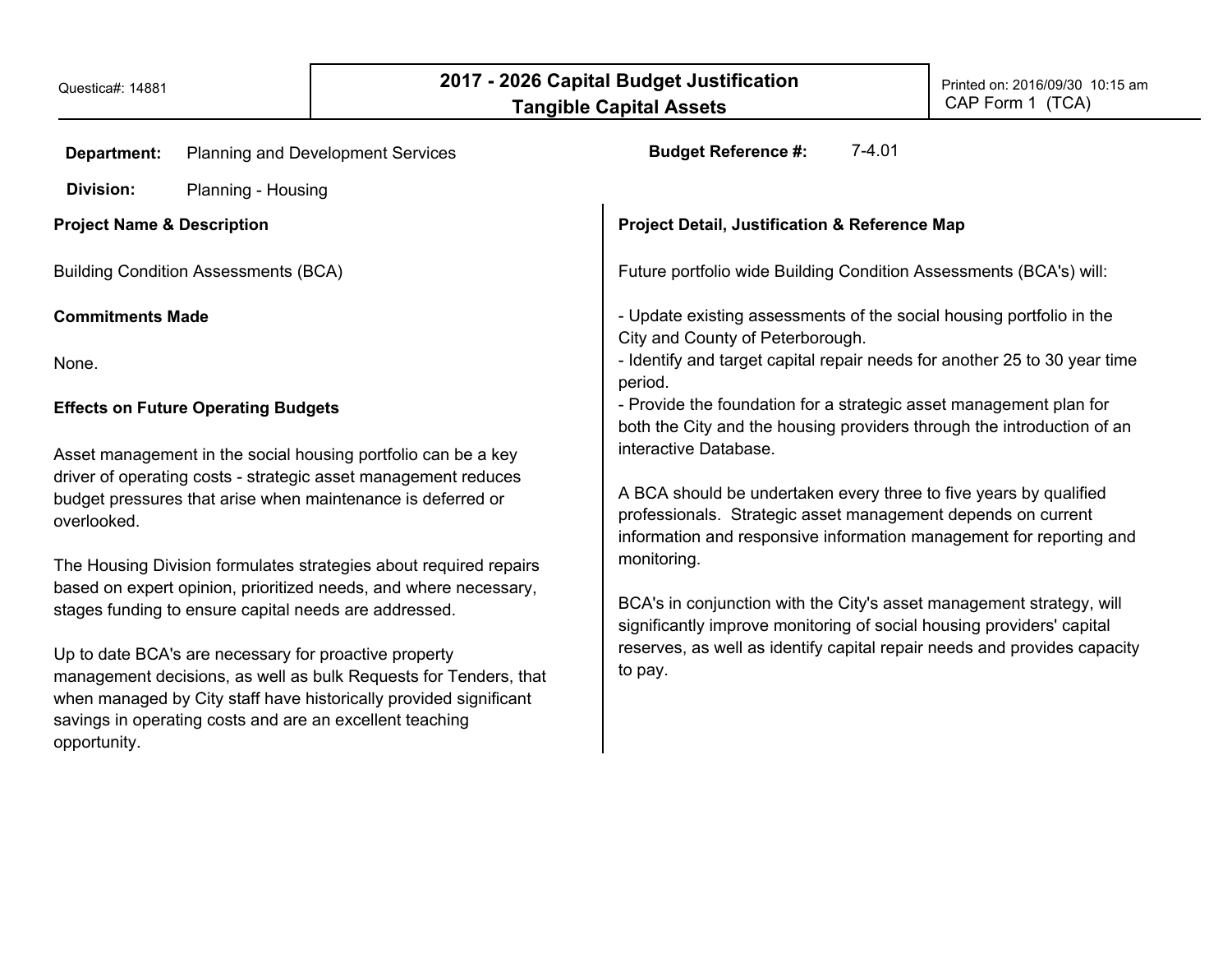# **Tangible Capital Assets** Questica #: 14881 Printed on: 2016/09/30 10:15 am

## **Ten Year Capital Budget Estimates**

**2017-2026 & Subsequent Years**

**(\$000)**

|                                                                                               |                                             | Project                                                                                                                                                                                                                                                                                                                    | Approved                                     |      |      | <b>REQUESTED</b>           |      |      | 2022 to                  | 2027 to            |
|-----------------------------------------------------------------------------------------------|---------------------------------------------|----------------------------------------------------------------------------------------------------------------------------------------------------------------------------------------------------------------------------------------------------------------------------------------------------------------------------|----------------------------------------------|------|------|----------------------------|------|------|--------------------------|--------------------|
|                                                                                               |                                             | Total                                                                                                                                                                                                                                                                                                                      | Pre-2017                                     | 2017 | 2018 | 2019                       | 2020 | 2021 | 2026                     | 2041               |
| <b>Department</b>                                                                             | Planning and Development Services           |                                                                                                                                                                                                                                                                                                                            |                                              |      |      |                            |      |      |                          |                    |
| <b>Division</b>                                                                               | Planning - Housing                          |                                                                                                                                                                                                                                                                                                                            |                                              |      |      |                            |      |      |                          |                    |
| <b>Project Description</b>                                                                    | <b>Building Condition Assessments (BCA)</b> |                                                                                                                                                                                                                                                                                                                            |                                              |      |      |                            |      |      |                          |                    |
| Project#                                                                                      | $7 - 4.01$                                  |                                                                                                                                                                                                                                                                                                                            |                                              |      |      |                            |      |      |                          |                    |
| <b>Expenditures</b><br><b>Contractual Services</b>                                            |                                             | 920.0                                                                                                                                                                                                                                                                                                                      | 225.0                                        |      |      | 125.0                      |      |      | 130.0                    | 440.0              |
| <b>Total Direct Revenue</b>                                                                   |                                             |                                                                                                                                                                                                                                                                                                                            |                                              |      |      |                            |      |      |                          |                    |
| <b>Direct Revenue</b><br>Other Mun-grants & fees<br>Recoveries<br><b>Total Direct Revenue</b> |                                             | 437.1<br>112.5<br>549.6                                                                                                                                                                                                                                                                                                    | 60.4<br>112.5<br>172.9<br>$\hspace{1.5cm} =$ |      |      | 67.8<br>$\underline{67.8}$ |      |      | 70.5<br>$\frac{70.5}{ }$ | 238.5<br>238.5     |
| <b>Net Requirements</b>                                                                       |                                             | 370.4                                                                                                                                                                                                                                                                                                                      | $\frac{52.1}{ }$                             |      |      | $\frac{57.3}{ }$           |      |      | $\frac{59.5}{ }$         | $\frac{201.5}{20}$ |
| To Be Financed From:<br><b>Reserves</b><br>Social Housing Reserve<br><b>Total Reserves</b>    |                                             | 52.1<br>52.1                                                                                                                                                                                                                                                                                                               | 52.1                                         |      |      |                            |      |      |                          |                    |
| <b>Capital Levy</b>                                                                           |                                             | $\hspace{0.05cm}$ $\hspace{0.05cm}$ $\hspace{0.05cm}$ $\hspace{0.05cm}$ $\hspace{0.05cm}$ $\hspace{0.05cm}$ $\hspace{0.05cm}$ $\hspace{0.05cm}$ $\hspace{0.05cm}$ $\hspace{0.05cm}$ $\hspace{0.05cm}$ $\hspace{0.05cm}$ $\hspace{0.05cm}$ $\hspace{0.05cm}$ $\hspace{0.05cm}$ $\hspace{0.05cm}$ $\hspace{0.05cm}$<br>318.3 | $\frac{52.1}{ }$                             |      |      | $\frac{57.3}{ }$           |      |      | $\frac{59.5}{ }$         | 201.5              |

ERROR BALANCE CHECK: **0.0**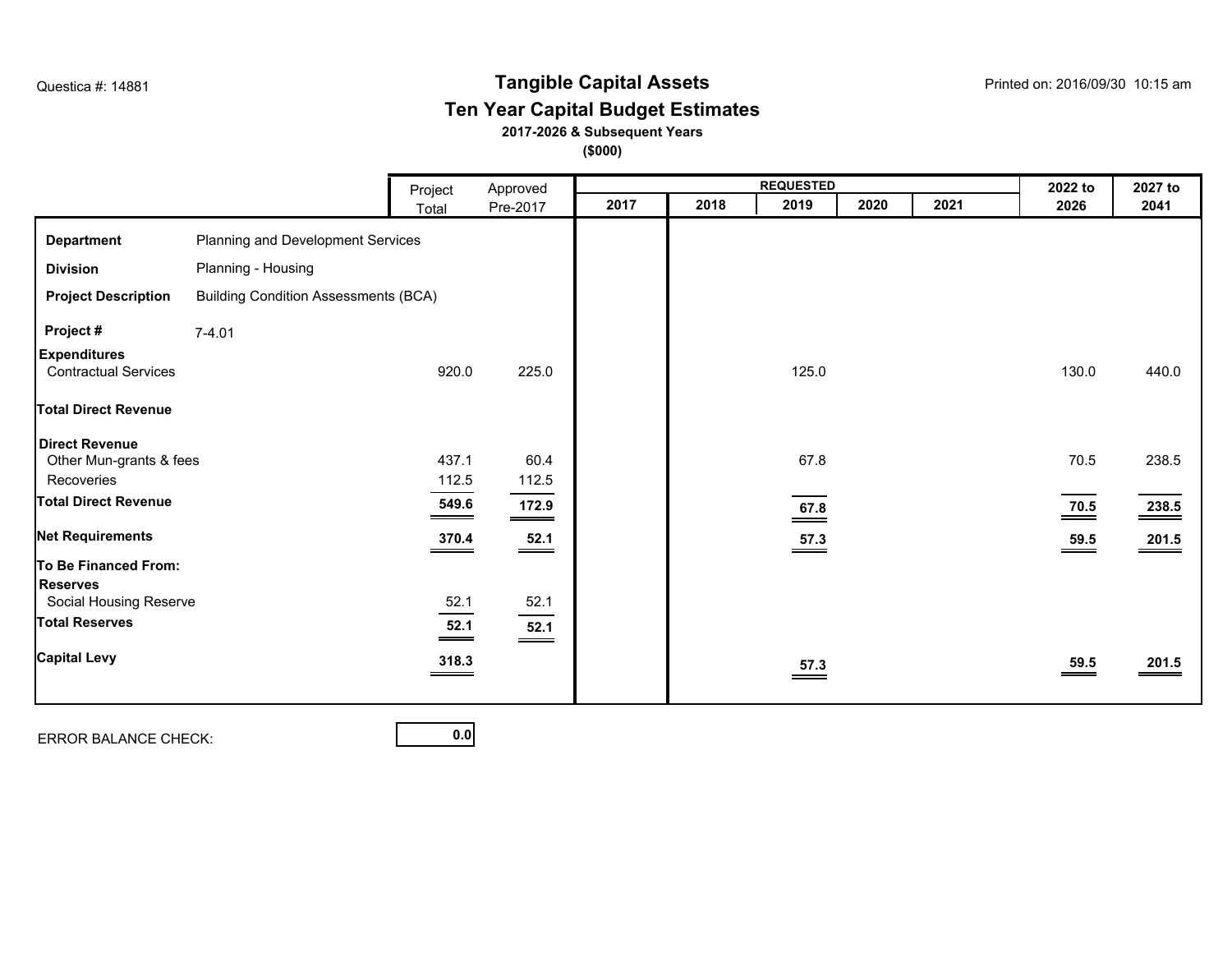| <b>Department:</b>                                                                                            | <b>Planning and Development Services</b>                                                                                                                                                                     | $7-4.02$<br><b>Budget Reference #:</b>                                                                                                                                                                                                                                                                                                                                                                                                                                                                                                                                                                                                                                                                                                              |  |
|---------------------------------------------------------------------------------------------------------------|--------------------------------------------------------------------------------------------------------------------------------------------------------------------------------------------------------------|-----------------------------------------------------------------------------------------------------------------------------------------------------------------------------------------------------------------------------------------------------------------------------------------------------------------------------------------------------------------------------------------------------------------------------------------------------------------------------------------------------------------------------------------------------------------------------------------------------------------------------------------------------------------------------------------------------------------------------------------------------|--|
| Division:                                                                                                     | Planning - Housing                                                                                                                                                                                           |                                                                                                                                                                                                                                                                                                                                                                                                                                                                                                                                                                                                                                                                                                                                                     |  |
| <b>Project Name &amp; Description</b>                                                                         |                                                                                                                                                                                                              | <b>Project Detail, Justification &amp; Reference Map</b>                                                                                                                                                                                                                                                                                                                                                                                                                                                                                                                                                                                                                                                                                            |  |
| Housing - Capital Repairs                                                                                     |                                                                                                                                                                                                              | The \$125,000 per year is to be utilized to assist social housing<br>providers with necessary capital repairs and upgrades that are                                                                                                                                                                                                                                                                                                                                                                                                                                                                                                                                                                                                                 |  |
| <b>Commitments Made</b>                                                                                       |                                                                                                                                                                                                              | considered a priority, and beyond the ability of the housing provider to<br>fund by themselves. This funding, when expended, will be paired with                                                                                                                                                                                                                                                                                                                                                                                                                                                                                                                                                                                                    |  |
| None                                                                                                          |                                                                                                                                                                                                              | available incentives, funding from federal and provincial levels of<br>government, or as cost sharing opportunities whenever possible.                                                                                                                                                                                                                                                                                                                                                                                                                                                                                                                                                                                                              |  |
| <b>Effects on Future Operating Budgets</b><br>This investment in upgrading and maintaining the existing aging |                                                                                                                                                                                                              | These projects can be prioritized based on the up to date BCA study.<br>This capital reserve will be funded from City and County contributions<br>based on the weighted assessment sharing ratios and allowed to                                                                                                                                                                                                                                                                                                                                                                                                                                                                                                                                    |  |
|                                                                                                               | portfolio will help provide safe reliable housing, reduce operating<br>costs, reduce waiting lists, and enable the City to maintain the<br>portfolio to meet the Province's required service level standard. | accumulate until required.<br>Past government initiatives, such as the 2008 Social Housing Capital<br>Repair Fund provided the City with \$0.85 million, and the 2009/2010<br>Social Housing Renovation and Retrofit Program (SHRRP) provided<br>the City with \$5.4 million to help fund immediately needed repairs. In<br>July 2016 Council advised the Ministry of its intent to access \$1.6<br>million under the recently announced Social Infrastructure Funding<br>program for Social Housing repairs (PLHD16-007).<br>These programs are vital to the health of the Social Housing inventory<br>but are not sufficient to handle unexpected capital issues or emergency<br>repairs. This capital project provides a funding stream for such |  |

circumstances.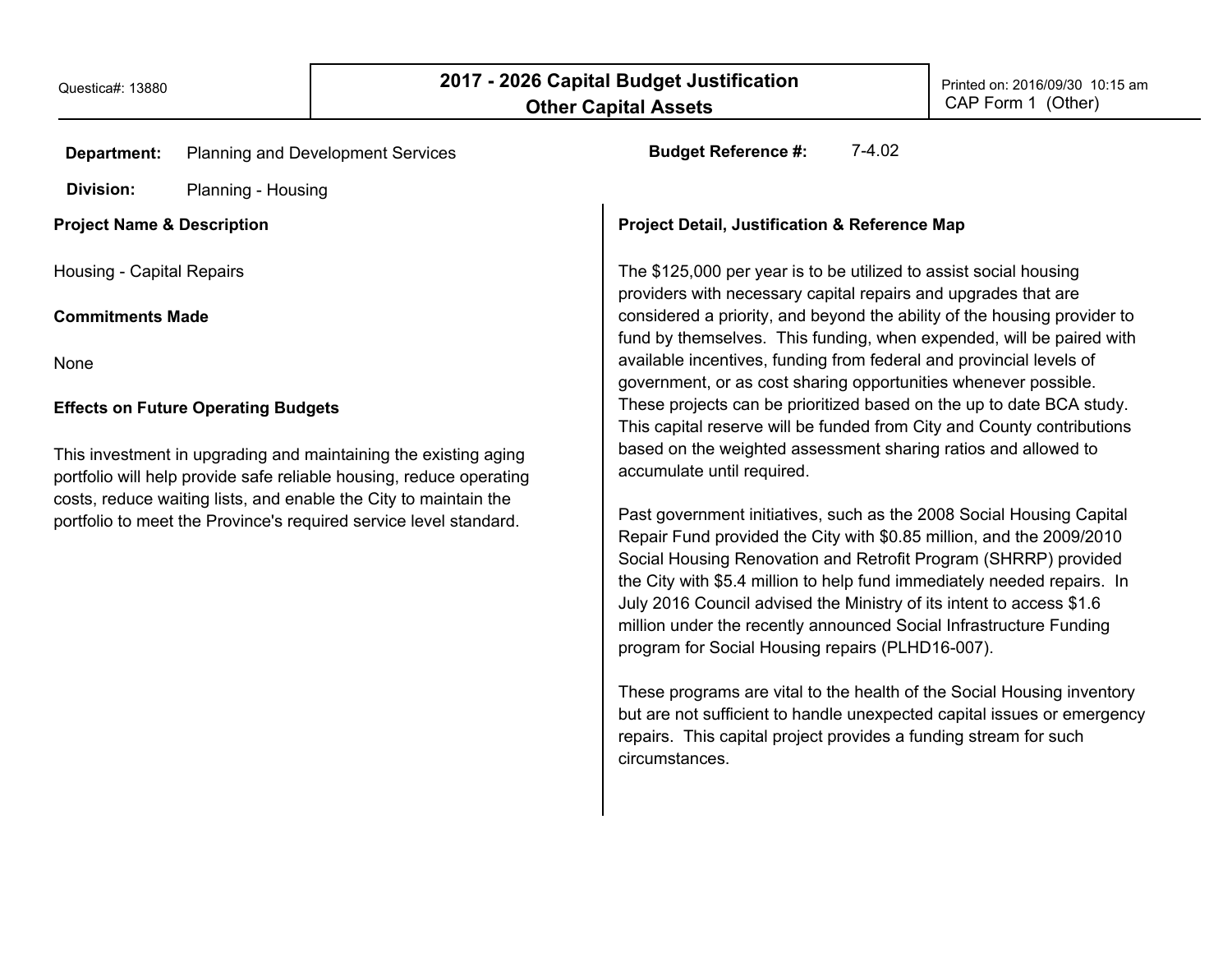## **Other Capital Assets** Questica #: 13880 Printed on: 2016/09/30 10:15 am **Ten Year Capital Budget Estimates**

### **2017-2026 & Subsequent Years**

**(\$000)**

|                                                    |                                   | Project                    | Approved                                                                                                                                                                                                                                                                                                                   |                                                                                                                                                                                                                                                                                                                           |                            | <b>REQUESTED</b>        |                             |                    | 2022 to           | 2027 to |
|----------------------------------------------------|-----------------------------------|----------------------------|----------------------------------------------------------------------------------------------------------------------------------------------------------------------------------------------------------------------------------------------------------------------------------------------------------------------------|---------------------------------------------------------------------------------------------------------------------------------------------------------------------------------------------------------------------------------------------------------------------------------------------------------------------------|----------------------------|-------------------------|-----------------------------|--------------------|-------------------|---------|
|                                                    |                                   | Total                      | Pre-2017                                                                                                                                                                                                                                                                                                                   | 2017                                                                                                                                                                                                                                                                                                                      | 2018                       | 2019                    | 2020                        | 2021               | 2026              | 2041    |
| <b>Department</b>                                  | Planning and Development Services |                            |                                                                                                                                                                                                                                                                                                                            |                                                                                                                                                                                                                                                                                                                           |                            |                         |                             |                    |                   |         |
| <b>Division</b>                                    | Planning - Housing                |                            |                                                                                                                                                                                                                                                                                                                            |                                                                                                                                                                                                                                                                                                                           |                            |                         |                             |                    |                   |         |
| <b>Project Description</b>                         | Housing - Capital Repairs         |                            |                                                                                                                                                                                                                                                                                                                            |                                                                                                                                                                                                                                                                                                                           |                            |                         |                             |                    |                   |         |
| Project#                                           | $7-4.02$                          |                            |                                                                                                                                                                                                                                                                                                                            |                                                                                                                                                                                                                                                                                                                           |                            |                         |                             |                    |                   |         |
| <b>Expenditures</b><br><b>Contractual Services</b> |                                   | 5,014.7                    | 425.0                                                                                                                                                                                                                                                                                                                      | 125.0                                                                                                                                                                                                                                                                                                                     | 125.0                      | 150.0                   | 150.0                       | 150.0              | 825.0             | 3,064.7 |
| <b>Total Direct Revenue</b>                        |                                   |                            |                                                                                                                                                                                                                                                                                                                            |                                                                                                                                                                                                                                                                                                                           |                            |                         |                             |                    |                   |         |
| <b>Direct Revenue</b><br>Other Mun-grants & fees   |                                   | 2,803.1                    | 228.6                                                                                                                                                                                                                                                                                                                      | 67.8                                                                                                                                                                                                                                                                                                                      | 67.8                       | 81.3                    | 81.3                        | 81.3               | 447.2             | 1,748.0 |
| <b>Total Direct Revenue</b>                        |                                   | 2,803.1                    | 228.6<br>$\hspace{0.05cm}$ $\hspace{0.05cm}$ $\hspace{0.05cm}$ $\hspace{0.05cm}$ $\hspace{0.05cm}$ $\hspace{0.05cm}$ $\hspace{0.05cm}$ $\hspace{0.05cm}$ $\hspace{0.05cm}$ $\hspace{0.05cm}$ $\hspace{0.05cm}$ $\hspace{0.05cm}$ $\hspace{0.05cm}$ $\hspace{0.05cm}$ $\hspace{0.05cm}$ $\hspace{0.05cm}$ $\hspace{0.05cm}$ | 67.8<br>$\hspace{0.05cm}$ $\hspace{0.05cm}$ $\hspace{0.05cm}$ $\hspace{0.05cm}$ $\hspace{0.05cm}$ $\hspace{0.05cm}$ $\hspace{0.05cm}$ $\hspace{0.05cm}$ $\hspace{0.05cm}$ $\hspace{0.05cm}$ $\hspace{0.05cm}$ $\hspace{0.05cm}$ $\hspace{0.05cm}$ $\hspace{0.05cm}$ $\hspace{0.05cm}$ $\hspace{0.05cm}$ $\hspace{0.05cm}$ | 67.8<br>$\equiv$           | 81.3<br>$\equiv$        | 81.3<br>$\hspace{0.05cm} =$ | 81.3<br>___        | 447.2             | 1,748.0 |
| <b>Net Requirements</b>                            |                                   | 2,211.6                    | 196.4                                                                                                                                                                                                                                                                                                                      | 57.3<br>$\qquad \qquad =$                                                                                                                                                                                                                                                                                                 | 57.3<br>$\hspace{1.5cm} =$ | 68.7<br>$\qquad \qquad$ | 68.7<br>$\hspace{0.05cm} =$ | $\underline{68.7}$ | $\frac{377.9}{2}$ | 1,316.8 |
| To Be Financed From:<br><b>Reserves</b>            |                                   |                            |                                                                                                                                                                                                                                                                                                                            |                                                                                                                                                                                                                                                                                                                           |                            |                         |                             |                    |                   |         |
| Social Housing Reserve                             |                                   | 46.3                       | 46.3                                                                                                                                                                                                                                                                                                                       |                                                                                                                                                                                                                                                                                                                           |                            |                         |                             |                    |                   |         |
| <b>Total Reserves</b>                              |                                   | 46.3<br>$\hspace{.05cm} =$ | 46.3<br>$\hspace{1.5cm} =$                                                                                                                                                                                                                                                                                                 |                                                                                                                                                                                                                                                                                                                           |                            |                         |                             |                    |                   |         |
| <b>Capital Levy</b>                                |                                   | 2,165.3                    | 150.1                                                                                                                                                                                                                                                                                                                      | 57.3<br>__                                                                                                                                                                                                                                                                                                                | 57.3<br>$=$                | 68.7<br>__              | 68.7<br>$\hspace{0.05cm}$   | 68.7               | 377.9             | 1,316.8 |
|                                                    |                                   |                            |                                                                                                                                                                                                                                                                                                                            |                                                                                                                                                                                                                                                                                                                           |                            |                         |                             |                    |                   |         |

ERROR BALANCE CHECK: **0.0**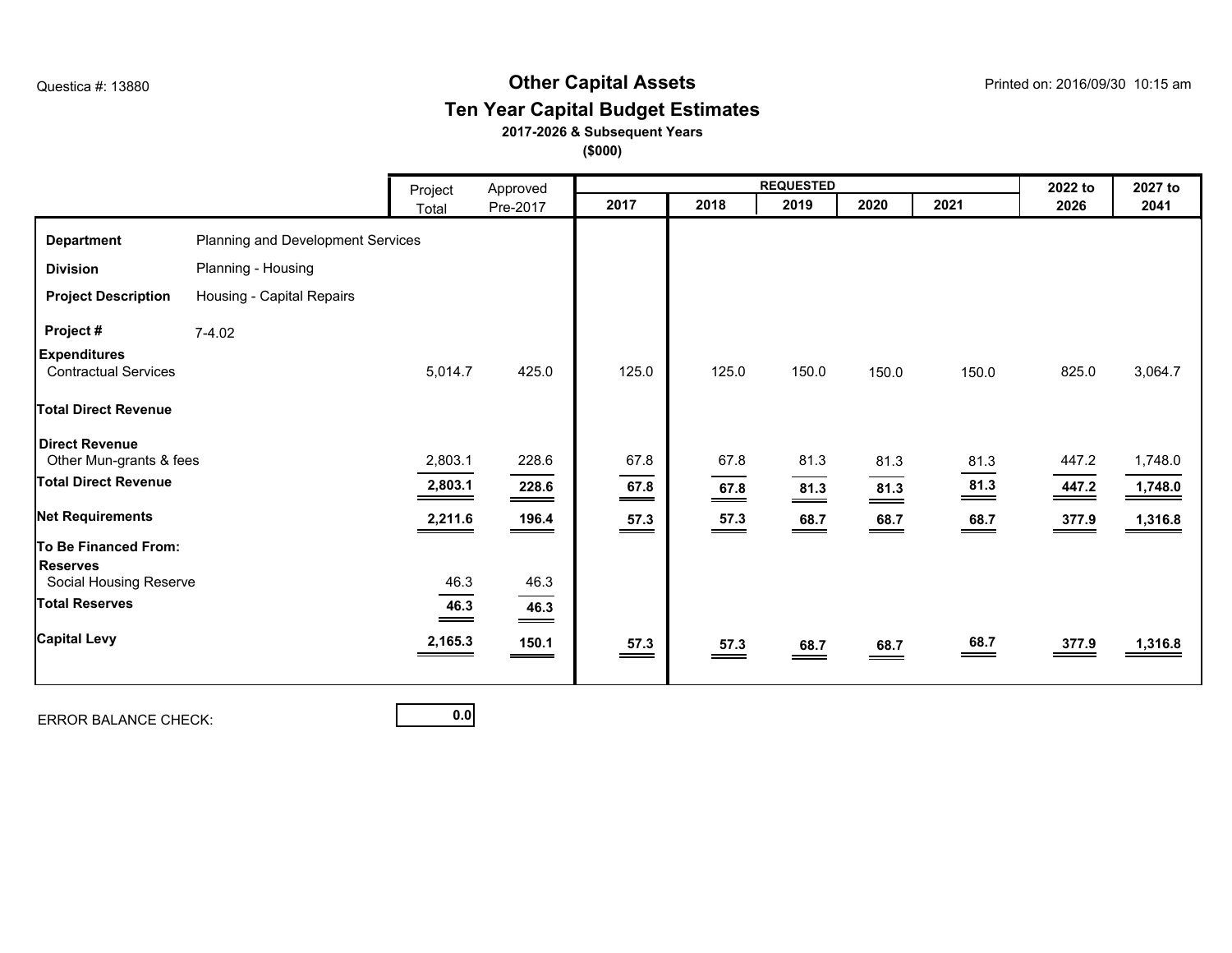| Department:                                                                                                                                                                                | <b>Planning and Development Services</b>                                                                   | $7-4.03$<br><b>Budget Reference #:</b>                                                                                                                                                                                                                                     |  |  |  |  |  |
|--------------------------------------------------------------------------------------------------------------------------------------------------------------------------------------------|------------------------------------------------------------------------------------------------------------|----------------------------------------------------------------------------------------------------------------------------------------------------------------------------------------------------------------------------------------------------------------------------|--|--|--|--|--|
| Division:                                                                                                                                                                                  | Planning - Housing                                                                                         |                                                                                                                                                                                                                                                                            |  |  |  |  |  |
| <b>Project Name &amp; Description</b>                                                                                                                                                      |                                                                                                            | <b>Project Detail, Justification &amp; Reference Map</b>                                                                                                                                                                                                                   |  |  |  |  |  |
| Incentives for Affordable Housing                                                                                                                                                          |                                                                                                            | This capital project continues the Peterborough tradition of stimulating<br>the production of affordable housing through a program of financial<br>incentives.                                                                                                             |  |  |  |  |  |
| <b>Commitments Made</b><br>In September of 2011, Council adopted the Affordable Housing<br>Community Improvement Plan (Report PLHD11-062). This                                            |                                                                                                            | The order of magnitude of annual cost of the investment in affordable<br>housing is \$1,000,000. Of this total it is estimated that the contribution                                                                                                                       |  |  |  |  |  |
| initiative provided the City with the authority to grant financial<br>incentives in support of Affordable Housing according to guidelines<br>developed for a number of qualified programs. |                                                                                                            | from Development Charges will account for \$90,000. Other funding<br>sources include an annual draw of \$150,000 from the Municipal<br>Partnership Fund from the Housing Division's operating budget,<br>approximately \$700,000 through tax relief and development charge |  |  |  |  |  |
| In November of 2013, Council adopted the 10-year Housing and<br>Homelessness Plan and the Action Plan 2014-2018                                                                            |                                                                                                            | exemption programs, and \$100,000 from municipally sponsored<br>capital grants.                                                                                                                                                                                            |  |  |  |  |  |
|                                                                                                                                                                                            | (PLHD13-004), including a target to achieve 500 new affordable<br>housing units over the life of the plan. |                                                                                                                                                                                                                                                                            |  |  |  |  |  |
|                                                                                                                                                                                            | <b>Effects on Future Operating Budgets</b>                                                                 |                                                                                                                                                                                                                                                                            |  |  |  |  |  |